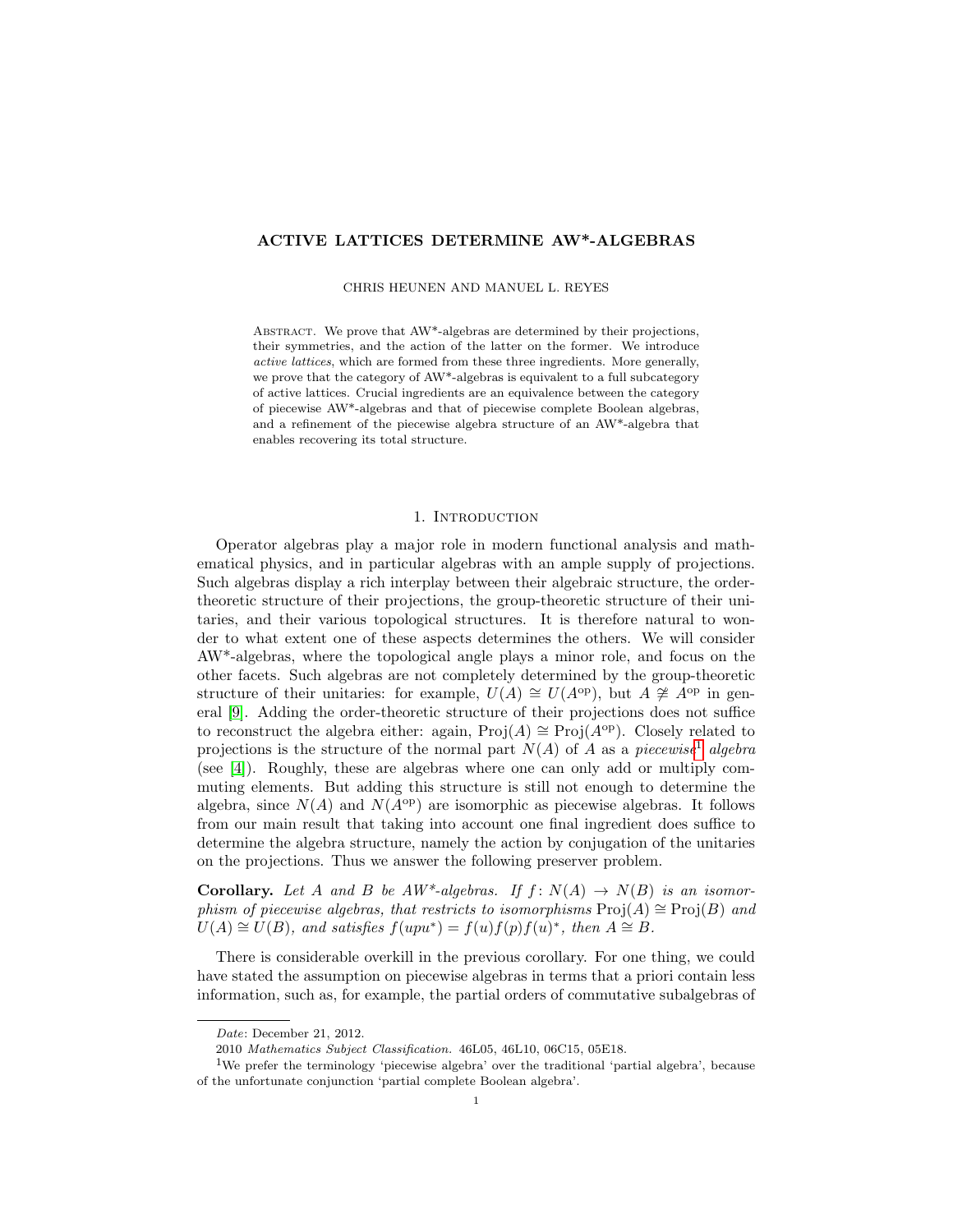A and B (see [\[12\]](#page-23-2)), or various notions built on those. We will prove that any isomorphism  $\text{Proj}(A) \to \text{Proj}(B)$  extends uniquely to an isomorphism  $N(A) \to N(B)$ of piecewise algebras, that could therefore have been left out from the assumptions altogether. This puts the following two driving questions on an equal footing.

- What extra data make projections a complete invariant of AW\*-algebras?
- What extra data on piecewise AW\*-algebras enable extension to total ones?

Moreover, it suffices to consider the subgroup of the unitaries generated by socalled symmetries (see [\[1,](#page-23-3) Chapter 6]). Finally, the projection lattice injects into the symmetry group by  $p \mapsto 1 - 2p$ , and so the projection lattice acts on itself in a certain sense. We can package up the remaining data in an active lattice, which therefore completely determines the AW\*-algebra structure. The precise definition can be found in Section [3,](#page-9-0) but let us emphasize here that it is expressed exclusively in terms of the projection lattice and the symmetry group that it generates.

In fact, we will be (quite) a bit more general, and work with arbitrary morphisms instead of just isomorphisms: we define a functor from the category of AW\*-algebras to that of active lattices, and prove it to be full and faithful. Consequently, the category of AW\*-algebras is equivalent to a full subcategory of the category of active lattices. This is summarized in the following commuting diagram of functors. Solid arrows represent functors that are faithful but not full, whereas the dashed functor we construct is both full and faithful.



As W\*-algebras (abstract von Neumann algebras) and normal ∗-homomorphisms form a full subcategory of AW\*-algebras, this restricts to a full embedding of the category of W\*-algebras into the category of active lattices.

Our results can be regarded as a particular answer to the Mackey–Gleason problem, that has been studied in great detail for W\*-algebras. This type of problem asks what properties of a function between projection lattices ensure that it extends to a linear function between operator algebras, or more generally, what properties of a function between operator algebras that is only piecewise linear make it linear [\[7\]](#page-23-4).

Our main motivation is generalizing the duality of commutative C\*-algebras and their Gelfand spectra to the noncommutative case. Many proposals for noncommutative spectra have been studied. One of them concerns quantales [\[25\]](#page-24-0), that are based on projection lattices in the case of AW\*-algebras. However, there are rigorous obstructions to various categories being in duality with that of C\*-algebras, including that of quantales [\[26,](#page-24-1) [3\]](#page-23-5). These obstructions leave open the possibility that a good notion of spectrum can be based on piecewise structures [\[14,](#page-23-6) [12\]](#page-23-2). Our active lattices come very close to quantales, but circumvent the obstruction afflicting them. Whereas a quantale is a monoid that is also a lattice, an active lattice can be regarded as a monoid that is generated by a lattice. Stone duality between Stonean spaces and complete Boolean algebras (see Section [2\)](#page-2-0) allows one to consider  $\text{Proj}(A)$  as a substitute for the Gelfand spectrum in case A is a commutative AW\*-algebra. So our results can also be regarded as a successful extension of this "substitute spectrum" to noncommutative AW\*-algebras.

All in all, our results incorporate several technical contributions. First, we generalize many constructions from W\*-algebras to AW\*-algebras, as the latter are the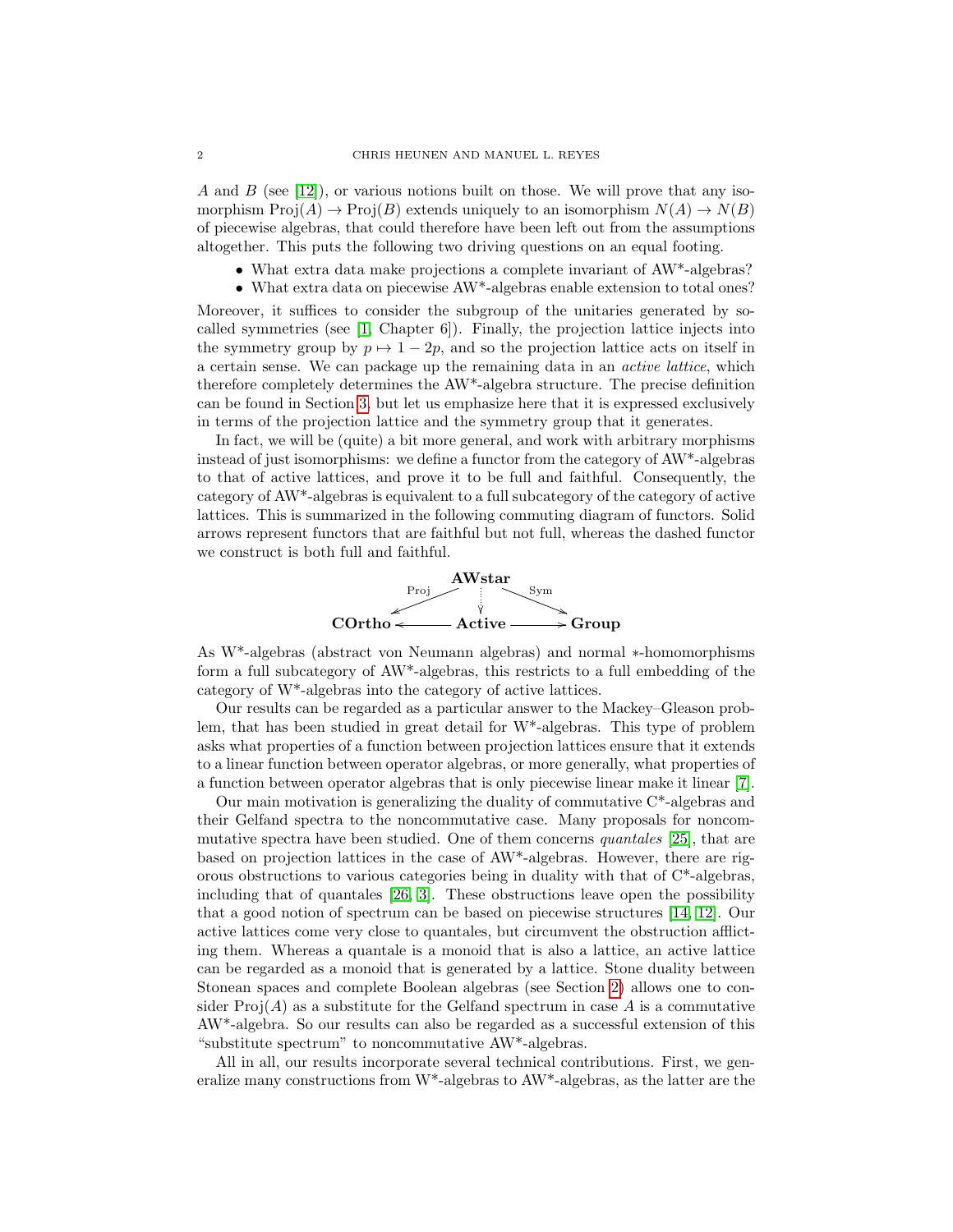natural home for our arguments. Second, our proofs require virtually no analytic methods; in particular, we will not rely on Gleason's theorem to extend piecewise linearity to linearity [\[8\]](#page-23-7), but directly generalize results due to Dye [\[11\]](#page-23-8) instead. These first two contributions should ease generalizing our results to C\*-algebras. Third, we take morphisms seriously: instead of just focusing on isomorphisms, we deal with arbitrary morphisms with different domain and codomain. Fourth, our main results hold perfectly well for algebras with  $I_2$  summands, which are exceptions to many classic theorems. These last two, nontrivial, contributions are a necessary preparation for a full noncommutative Gelfand duality.

The article proceeds as follows. Section [2](#page-2-0) recalls AW\*-algebras, complete Boolean algebras, and their piecewise versions. It then proves that the two resulting categories of piecewise structures are equivalent. Section [3](#page-9-0) introduces active lattices after discussing the ingredients of projection lattices and symmetry groups. It also constructs the functor taking an AW\*-algebra to its active lattice. Section [4](#page-16-0) is devoted to proving that this functor is full.

### <span id="page-2-0"></span>2. (Piecewise) AW\*-algebras and complete Boolean algebras

After reviewing commutative  $AW^*$ -algebras and their equivalence to complete Boolean algebras, this section extends the equivalence to piecewise AW\*-algebras and piecewise complete Boolean algebras, positively answering [\[4,](#page-23-1) Remark 3].

AW\*-algebras and complete Boolean algebras. Kaplansky introduced AW\* algebras as an abstract generalization of von Neumann algebras [\[21,](#page-23-9) [2\]](#page-23-10). Their main characteristic is that they are algebraically determined by their projections, i.e. selfadjoint idempotents, to a great extent. We denote the set of projections of a ∗-ring A by Proj(A). This set is partially ordered by the relation  $p \leq q \iff p = pq = qp$ ).

<span id="page-2-1"></span>**Definition 2.1.** An  $AW^*$ -algebra is a C<sup>\*</sup>-algebra A that satisfies the following left-right symmetric and equivalent conditions:

- (a) the right annihilator of any subset is generated as right ideal by a projection;
- (b) the right annihilator of any element  $a \in A$  is generated by a projection, and  $Proj(A)$  forms a complete lattice;
- (c) the right annihilator of any element  $a \in A$  is generated by a projection, and every orthogonal family in  $\text{Proj}(A)$  has a supremum;
- (d) any maximal commutative subalgebra C is the closed linear span of  $\text{Proj}(C)$ , and every orthogonal family in  $\text{Proj}(A)$  has a supremum.

A morphism of AW\*-algebras is a ∗-homomorphism that preserves suprema of projections. We write AWstar for the category of AW\*-algebras and their morphisms.

For a subset S of an AW<sup>\*</sup>-algebra A, write  $R(S)$  for the (unique) projection of Definition [2.1\(](#page-2-1)a):  $R(S)$  is the least projection annihilating every element of S, and is also the (unique) projection such that  $xy = 0$  for all  $x \in S$  if and only if  $R(S)y = y$ . This is the *right annihilating projection* of S. With a slight abuse of notation, we write R(a) in place of R( $\{a\}$ ) for a single element  $a \in A$ . The projection RP(a) =  $1 - R(a)$  is the right supporting projection of a. It is the least projection satisfying  $a \text{RP}(a) = a$ .

Given the equivalent conditions defining AW\*-algebras, there are several possible choices for morphisms of the category AWstar. Fortunately, the most obvious conditions one might impose on a ∗-homomorphism are also equivalent, as the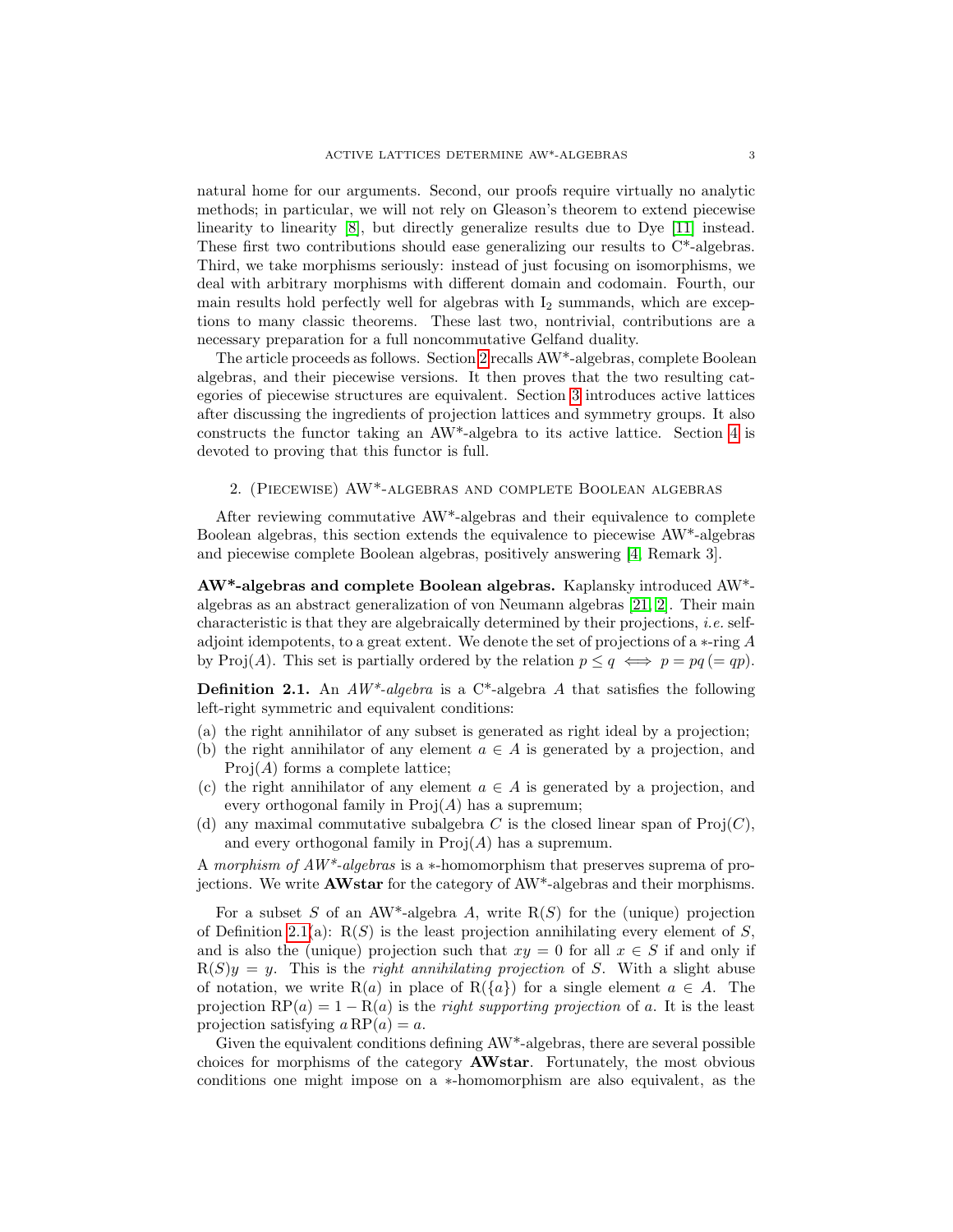following lemma shows. Recall that a set of projections is called directed when every pair of its elements has an upper bound within the set.

<span id="page-3-0"></span>**Lemma 2.2.** For a \*-homomorphism  $f: A \rightarrow B$  between  $AW^*$ -algebras, the following conditions are equivalent:

- $(a)$  f preserves right annihilating projections of arbitrary subsets;
- (b) f preserves suprema of arbitrary families of projections;
- (c) f preserves suprema of orthogonal families of projections;
- (d) f preserves suprema of directed families of projections.

If f satisfies these equivalent conditions, then the kernel of f is generated by a central projection and f preserves RP.

*Proof.* For a morphism f satisfying (c), the last sentence of the lemma follows from  $[2, \text{ Exercise 23.8}]$  $[2, \text{ Exercise 23.8}]$ . That (b) implies (a) follows from the fact that such f preserves RP as well as the following equation for any  $S \subseteq A$ ,

$$
R(S) = \bigvee_{x \in S} R(x) = \bigvee_{x \in S} (1 - RP(x))
$$

(see also [\[2,](#page-23-10) Proposition 4.2]). Conversely, assume (a), and let  $\{p_i\} \subseteq \text{Proj}(A)$ . We will prove that

$$
\bigvee \{p_i\} = \mathcal{R}(\{1 - p_i\}),
$$

from which (a)  $\Rightarrow$  (b) will follow. Writing  $p = R({1-p_i})$ , every  $(1-p_i) \perp p$ , which gives  $p_i \leq p$  for all i. And if all  $p_i \leq q$  for any  $q \in \text{Proj}(A)$ , then all  $(1 - p_i) \perp q$ , which means that  $pq = q$  and thus  $q \leq p$ . Hence  $p = \bigvee_i p_i$  as desired.

Clearly (b)  $\Rightarrow$  (d). To see (d)  $\Rightarrow$  (c), let P be an orthogonal family of projections. Setting  $q_S = \bigvee S$  for every finite subset  $S \subseteq \mathcal{P}$  gives a directed family of projections with the same supremum as  $P$ . Because each S is orthogonal and finite, we have  $f(q_S) = f(\sum S) = \sum f(S) = \bigvee f(S)$ . And because f is assumed to preserve directed suprema,  $f(\nabla \mathcal{P}) = f(\nabla_S q_S) = \nabla_S f(q_S) = \nabla_S f(S) = \nabla f(\mathcal{P})$ .

Finally, because any ∗-homomorphism  $f: A \rightarrow B$  between AW<sup>\*</sup>-algebras restricts to a lattice homomorphism  $\text{Proj}(A) \to \text{Proj}(B)$  (see [\[2,](#page-23-10) Proposition 5.7]), Lemma [3.2](#page-9-1) below provides a direct proof of  $(c) \Rightarrow (b)$ .

Observe that the proof of the previous lemma establishes more than was promised: it shows that direct sums provide finite products in the category AWstar. The initial object is the AW\*-algebra C, and the terminal object is the zero algebra. Observe also that the above lemma holds true if f is only assumed to be a  $*$ -ring homomorphism. This will be useful later in Section [4.](#page-16-0)

Let Wstar denote the category of  $W^*$ -algebras *(i.e.* abstract von Neumann algebras) and normal \*-homomorphisms. Then Wstar is a full subcategory of **AWstar**. (The objects of Wstar are objects of AWstar by [\[2,](#page-23-10) Proposition 4.9], and the subcategory can be shown to be full, for instance, by composing a ∗-homomorphism  $A \rightarrow B$  with all normal linear functionals on B and using [\[28,](#page-24-2) Corollary III.3.11]. See also [\[23,](#page-24-3) Lecture 11].) In particular, the lemma above provides equivalent conditions for a ∗-homomorphism between von Neumann algebras to be normal.

If an AW\*-algebra is commutative, its projections form a complete Boolean algebra: a distributive lattice in which every subset has a least upper bound, and in which every element has a complement. In fact, we now detail an equivalence between the categories of commutative AW\*-algebras and complete Boolean algebras.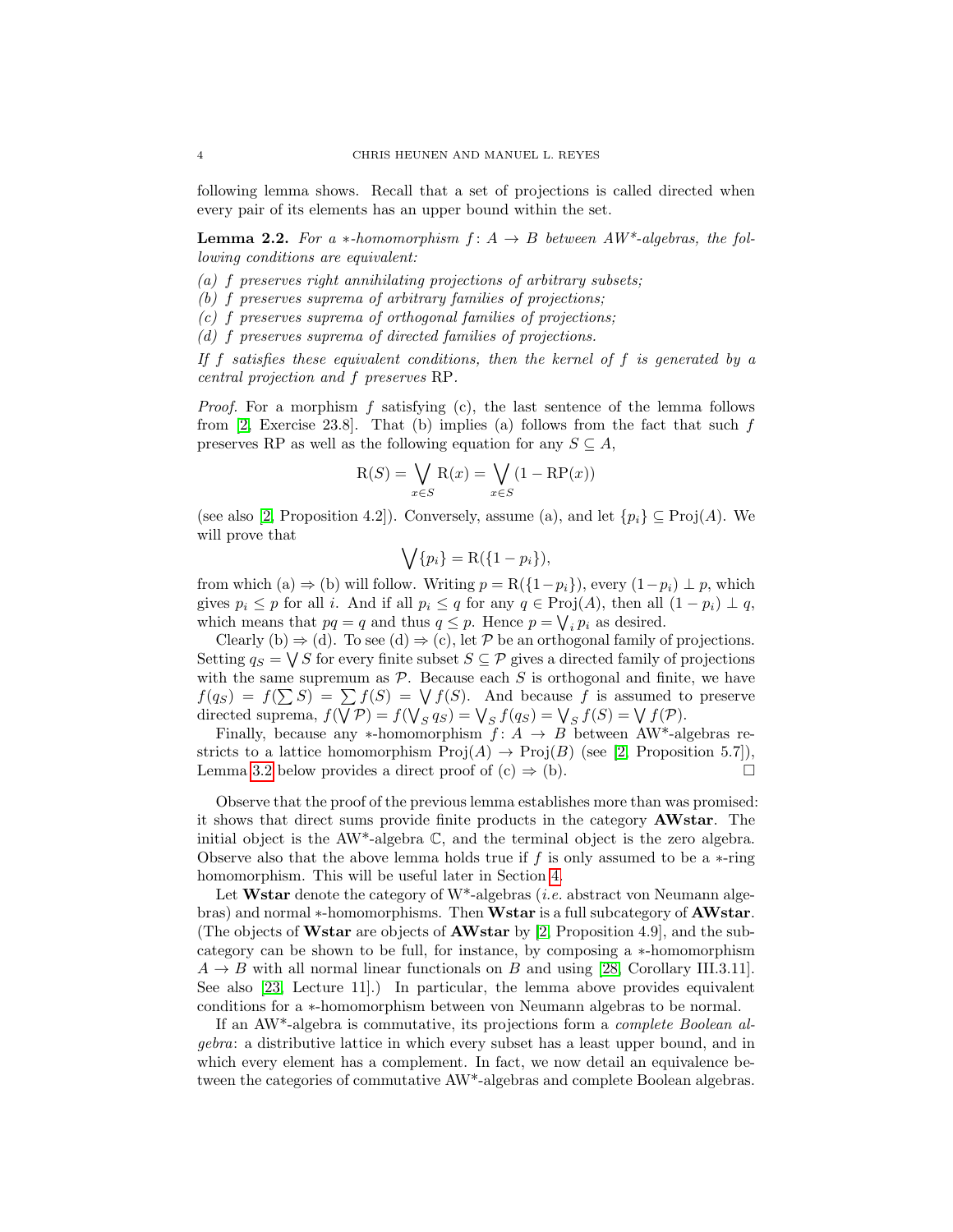First recall Stone duality [\[17,](#page-23-11) Corollary II.4.4], which gives a dual equivalence between Boolean algebras and Stone spaces, i.e. totally disconnected compact Hausdorff spaces. If the Boolean algebra is complete, the corresponding Stone space is in fact a Stonean space, i.e. extremally disconnected, meaning that the closure of every open set is (cl)open. We write CBool for the category of complete Boolean algebras and homomorphisms of Boolean algebras that preserve arbitrary suprema. On the topological side, we write Stonean for the category of Stonean spaces and open continuous functions. With this choice of morphisms, Stone duality restricts to a dual equivalence between CBool and Stonean. See [\[5,](#page-23-12) Section 6].

Similarly, recall that Gelfand duality gives a dual equivalence between commutative C\*-algebras and compact Hausdorff spaces. If the C\*-algebra is an AW\* algebra, then the compact Hausdorff space is in fact a Stonean space [\[2,](#page-23-10) Theorem 7.1]. If we write cAWstar for the full subcategory of AWstar consisting of commutative AW\*-algebras, then Gelfand duality restricts to a dual equivalence between cAWstar and Stonean. Hence we have the following equivalences.

<span id="page-4-1"></span>(2.3) **cAWstar** 
$$
\xrightarrow{\text{Spec} \atop \text{Cont}}
$$
 **Stonean<sup>op</sup>  $\xrightarrow{\text{Clopen} \atop \text{Stone}}$  CBool**

Explicitly, Spec is the functor taking characters and furnishing them with the Gelfand topology, and Clopen takes clopen subsets, so the composite Clopen ∘ Spec is naturally isomorphic to the functor Proj. We write Func for the composite Cont ∘ Stone. Explicitly, Stone =  $\mathbf{CBool}(-, 2)$  and Cont =  $C(-, \mathbb{C})$ . Thus Proj and Func form an equivalence between commutative AW\*-algebras and complete Boolean algebras.

Piecewise structures. Piecewise algebras are sets of which only certain pieces carry algebraic structure, but in a coherent way. Before we can extend the equivalence above to a piecewise setting, we spell out the appropriate definitions. Definition [2.1\(](#page-2-1)c) leads to a specialization of the definition of a piecewise C\*-algebra, that we recall first [\[4\]](#page-23-1).

<span id="page-4-0"></span>**Definition 2.4.** A piecewise  $C^*$ -algebra consists of a set A with:

- a reflexive and symmetric binary (*commeasurability*) relation  $\odot \subseteq A \times A$ ;
- elements  $0, 1 \in A$ ;
- a (total) involution  $\ast: A \to A$ ;
- a (total) function  $\cdot: \mathbb{C} \times A \rightarrow A$ ;
- a (total) function  $\|- \| : A \to \mathbb{R};$
- (partial) binary operations  $+,\cdot: \odot \rightarrow A;$

such that every set  $S \subseteq A$  of pairwise commeasurable elements is contained in a set  $T \subseteq A$  of pairwise commeasurable elements that forms a commutative C<sup>\*</sup>-algebra under the above operations.

A piecewise  $AW^*$ -algebra is a piecewise C<sup>\*</sup>-algebra A with

- a (total) function RP:  $A \to \text{Proj}(A)$ ;
- a (partial) operation  $\bigvee: \{X \subseteq \text{Proj}(A) \mid X \times X \subseteq \odot\} \to \text{Proj}(A);$

such that every set  $S \subseteq A$  of pairwise commeasurable elements is contained in a set  $T \subseteq A$  of pairwise commeasurable elements that forms a commutative AW<sup>\*</sup>-algebra under the above operations.

A morphism of piecewise  $AW^*$ -algebras is a (total) function  $f: A \rightarrow B$  such that: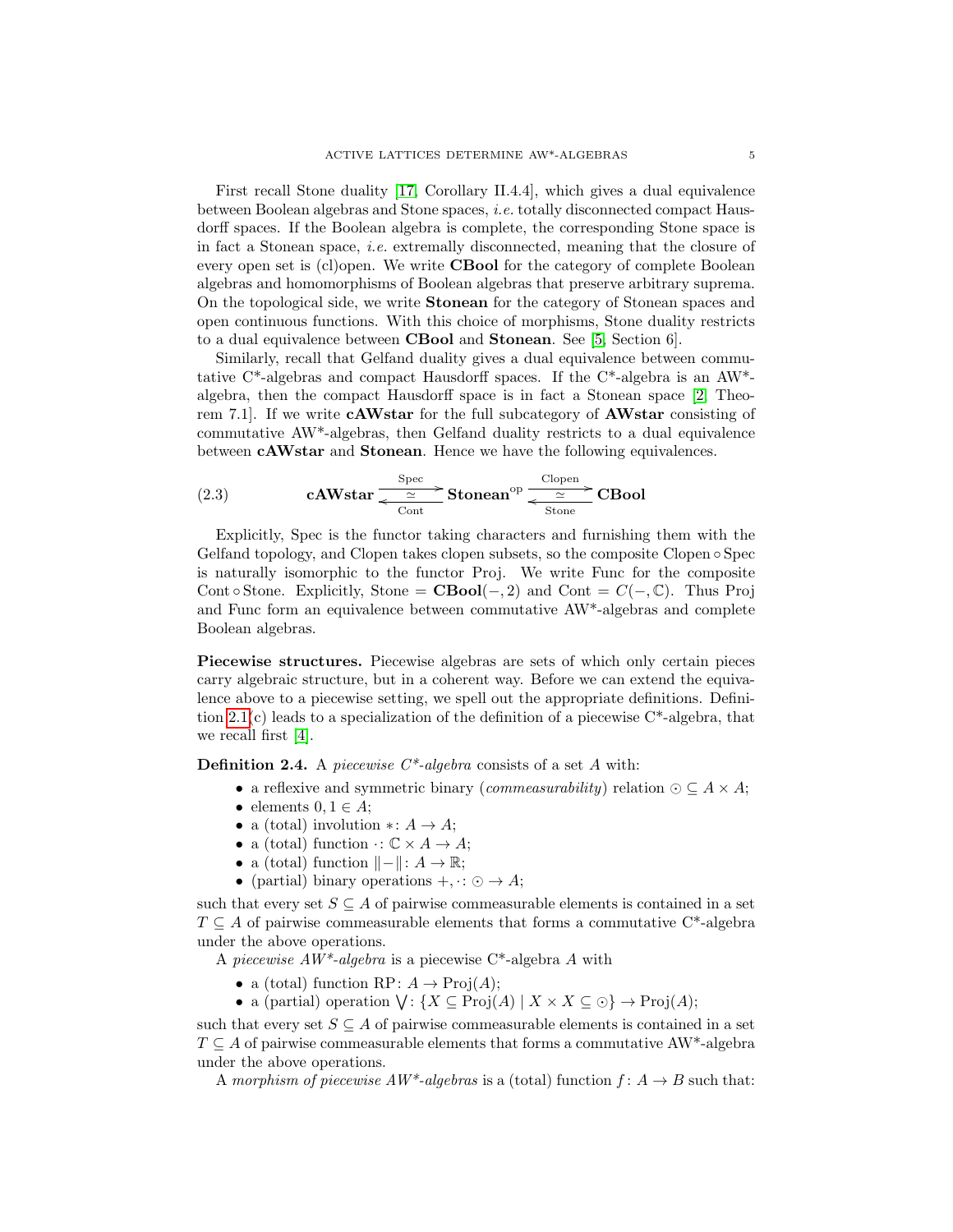- $f(a) \odot f(b)$  for commeasurable  $a, b \in A$ ;
- $f(ab) = f(a)f(b)$  for commeasurable  $a, b \in A$ ;
- $f(a + b) = f(a) + f(b)$  for commeasurable  $a, b \in A$ ;
- $f(za) = z f(a)$  for  $z \in \mathbb{C}$  and  $a \in A$ ;
- $f(a)^* = f(a^*)$  for  $a \in A$ ;
- $f(\bigvee_i p_i) = \bigvee_i f(p_i)$  for pairwise commeasurable projections  $\{p_i\}$ .

By Lemma [2.2,](#page-3-0) such a morphism automatically satisfies  $f(RP(a)) = RP(f(a))$ . Also, it follows from the last condition that  $f(1) = 1$ . Piecewise AW<sup>\*</sup>-algebras and their morphisms organize themselves into a category denoted by PAWstar.

The prime example of a piecewise AW<sup>\*</sup>-algebra is the set  $N(A)$  of normal elements of an AW\*-algebra A, where commeasurability is given by commutativity. Hence one can regard piecewise AW\*-algebras as AW\*-algebras of which the algebraic structure between noncommuting elements is forgotten.

## **Lemma 2.5.** The assignment sending an  $AW^*$ -algebra A to its set of normal elements  $N(A)$  defines a functor  $N:$  **AWstar**  $\rightarrow$  **pAWstar**.

*Proof.* Let A be an AW<sup>\*</sup>-algebra. The natural piecewise algebra structure on  $N(A)$ is a piecewise  $C^*$ -algebra by [\[4,](#page-23-1) Proposition 3]. It is a piecewise AW<sup>\*</sup>-algebra under the inherited RP and supremum operations, because every pairwise commuting subset of  $N(A)$  is contained in a maximal commutative subalgebra of A, that is an  $AW^*$ -subalgebra by Definition [2.1\(](#page-2-1)d), and must itself necessarily be contained in  $N(A)$ . Functoriality of N is easy to check.

The next lemma observes that the structures  $\vee$  and RP in Definition [2.4](#page-4-0) are in fact properties. (Nonetheless morphisms in **pAWstar** have to preserve  $\vee$ .) Thus we may say that a certain piecewise C\*-algebra "is a piecewise AW\*-algebra" without ambiguity of the AW<sup>\*</sup>-operations. We call a projection  $p$  of a piecewise C<sup>\*</sup>-algebra a least upper commeasurable bound of a commeasurable set S of projections when  $p \odot a$  for any a that makes  $S \cup \{a\}$  commeasurable, and whenever a projection q is commeasurable with  $S \leq q$ , then q is commeasurable with p as well and  $p \leq q$ .

**Lemma 2.6.** Let A be a piecewise  $C^*$ -algebra. There is at most one choice of operations  $\bigvee$  and RP as in Definition [2.4](#page-4-0) making A a piecewise AW\*-algebra.

*Proof.* First, we claim that in any piecewise  $AW^*$ -algebra,  $\vee$  is characterized as giving the least upper commeasurable bound. Since these rely only the underlying piecewise  $C^*$ -algebra structure,  $\vee$  is then unique. The claim derives from Definition [2.4](#page-4-0) as follows. Since  $\vee$  makes A into a piecewise AW<sup>\*</sup>-algebra, there exists a commutative AW<sup>\*</sup>-algebra  $T \subseteq A$  whose suprema are given by  $\bigvee$ , containing S. Hence T contains  $\bigvee S$ , making  $S \cup {\{\bigvee S\}}$  commeasurable, and  $\bigvee S$ majorizes S. If q is commeasurable with S and majorizes it, there exists an AW\*algebra T containing  $S \cup \{q\}$ . In particular, it is closed under suprema of projections, which are given by  $\bigvee$ . Thus it contains  $\bigvee S$ , which is therefore commeasurable with q and  $\bigvee S \leq q$ . Finally,  $RP(a) = \bigwedge \{p \in \text{Proj}(A) \mid ap = a\}$  equals  $\bigvee\{q \in \text{Proj}(A) \mid \forall p \in \text{Proj}(A): ap = a \Rightarrow p \leq q\}.$ 

The next two results give convenient ways to recognize piecewise AW\*-algebras among piecewise  $C^*$ -algebras. The first shows that a piecewise  $AW^*$ -algebra is a piecewise C\*-algebra that is "covered" by sufficiently many AW\*-algebras; recall that an AW<sup>\*</sup>-algebra A is an  $AW^*$ -subalgebra of an AW<sup>\*</sup>-algebra B when the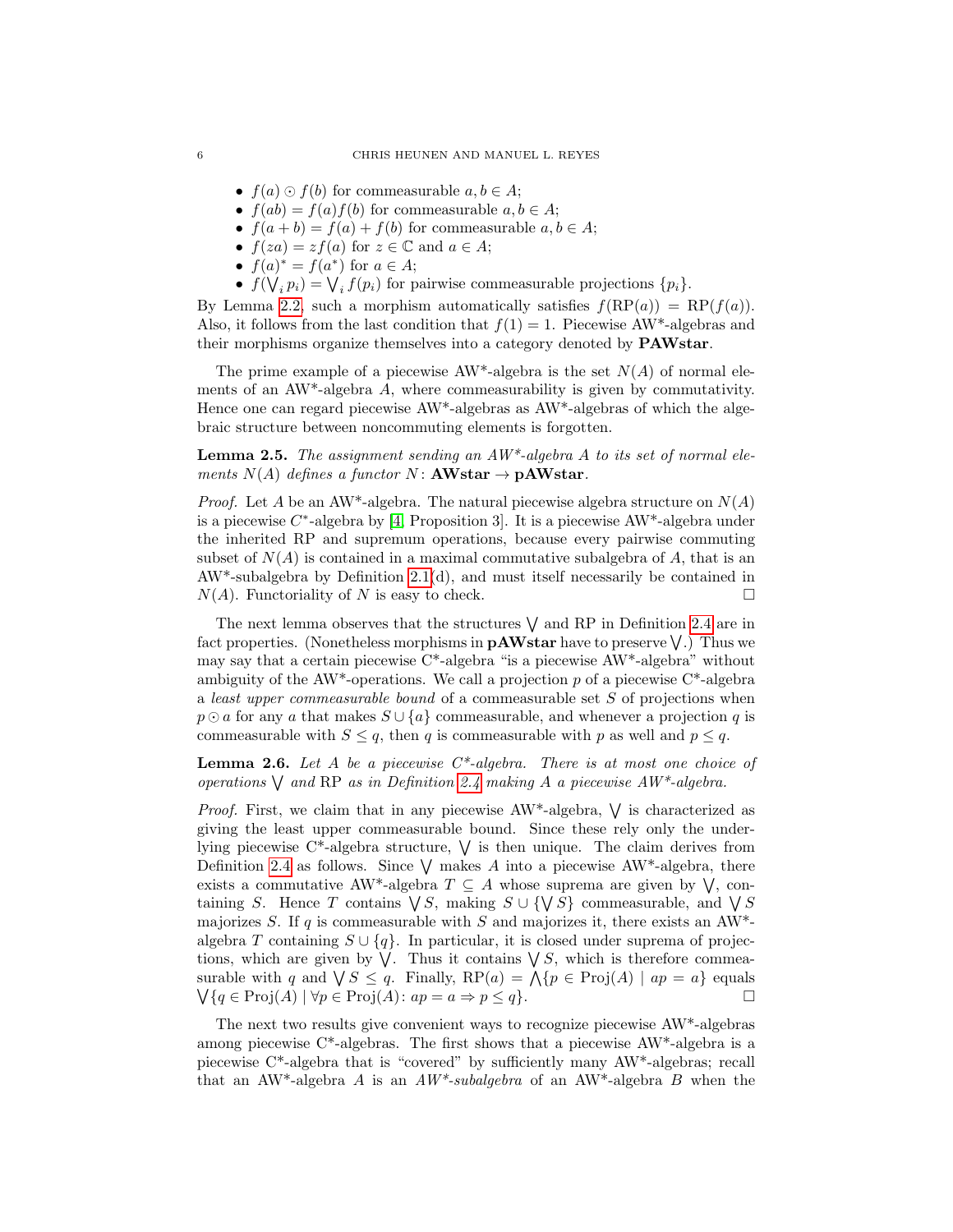inclusion  $A \hookrightarrow B$  is a morphism in **AWstar**. The second is a characterization analogous to Kaplansky's original definition of AW\*-algebras as C\*-algebras with extra properties, Definition [2.1\(](#page-2-1)d).

<span id="page-6-0"></span>**Lemma 2.7.** A piecewise  $C^*$ -algebra A is a piecewise  $AW^*$ -algebra when:

- any commeasurable subset S is contained in a commeasurable subset  $T(S)$  that is an  $AW^*$ -algebra, such that:
- if  $S \subseteq S'$  are commeasurable subsets, then  $T(S)$  is an  $AW^*$ -subalgebra of  $T(S')$ .

*Proof.* Define functions RP and  $\bigvee$  by calculating RP(a) as in  $T({a})$ , and calculating  $\bigvee X$  as in  $T(X)$ . By [\[2,](#page-23-10) Proposition 3.8], then RP(*a*) is the same when calculated in any  $T(S)$  with  $a \in S$ , because  $T({a})$  is an AW\*-subalgebra of  $T(S)$ . Similarly,  $\bigvee X$  is the same in any  $T(S)$  with  $X \subseteq S$  [\[2,](#page-23-10) Proposition 4.8]. Therefore RP and  $\bigvee$  make A into a piecewise AW<sup>\*</sup>-algebra.

**Proposition 2.8.** A piecewise  $C^*$ -algebra A is a piecewise  $AW^*$ -algebra when:

- commeasurable sets of projection have least upper commeasurable bounds; and
- any maximal commeasurable subalgebra is the closed linear span of projections.

*Proof.* Assumption (a) defines a function  $\bigvee$ . If S is a commeasurable subset, Zorn's lemma provides a maximal commeasurable set  $M \supseteq S$ . By definition of piecewise  $C^*$ -algebra, M is contained in a commeasurable  $C^*$ -algebra. Hence maximality guarantees that  $M$  is a commutative  $C^*$ -algebra under the operations of  $A$ . But now assumption (b) together with  $\vee$  make M into an AW<sup>\*</sup>-algebra [\[2,](#page-23-10) Exercise 7.1]. Taking  $S = \{a\}$ , we can define RP(a) as the unique right supporting projection in M. The functions  $\bigvee$  and RP (uniquely) make A into a piecewise AW<sup>\*</sup>-algebra.  $\Box$ 

There is a similar definition of piecewise complete Boolean algebras that specializes the definition of piecewise Boolean algebras [\[4\]](#page-23-1).

Definition 2.9. A piecewise complete Boolean algebra consists of a set B with

- a reflexive and symmetric binary (*commeasurability*) relation  $\odot \subseteq B \times B$ ;
- a (total) unary operation  $\neg: B \to B$ ;
- a (partial) operation  $\bigvee: \{X \subseteq B \mid X \times X \subseteq \odot\} \to B;$

such that every set  $S \subseteq B$  of pairwise commeasurable elements is contained in a pairwise commeasurable set  $T \subseteq B$  that forms a complete Boolean algebra under the above operations. (Notice that these data uniquely determine elements  $0 = \bigvee \emptyset$ and  $1 = \neg 0$ , and (partial) operations  $x \lor y = \bigvee \{x, y\}$  and  $x \land y = \neg(\neg x \lor \neg y)$ .

A morphism of piecewise complete Boolean algebras is a (total) function that preserves commeasurability and all the algebraic structure, whenever defined. We write **pCBool** for the resulting category.

A piecewise equivalence. The functor Proj:  $AWstar \rightarrow CBool$  extends to a functor  $\mathbf{pAWstar} \rightarrow \mathbf{pCBool}$  [\[4,](#page-23-1) Lemma 3]. We aim to prove that the latter functor is also (part of) an equivalence. By [\[4,](#page-23-1) Theorem 3], any piecewise complete Boolean algebra B can be seen as (a colimit of) a functor  $\mathcal{C}(B) \to \mathbf{CBool}$ , where  $\mathcal{C}(B)$  is the diagram of (commeasurable) complete Boolean subalgebras of B and inclusions. Similarly, by the  $AW^*$ -variation of [\[4,](#page-23-1) Theorem 7], any piecewise AW<sup>\*</sup>-algebra A can be seen as a functor  $C(A) \to cAWstar$ , where  $C(A)$  is the diagram of (commeasurable) commutative AW\*-subalgebras of A and inclusions. Hence postcomposition with Func should turn a piecewise complete Boolean algebra into a piecewise AW\*-algebra. Below we explicitly compute the ensuing colimit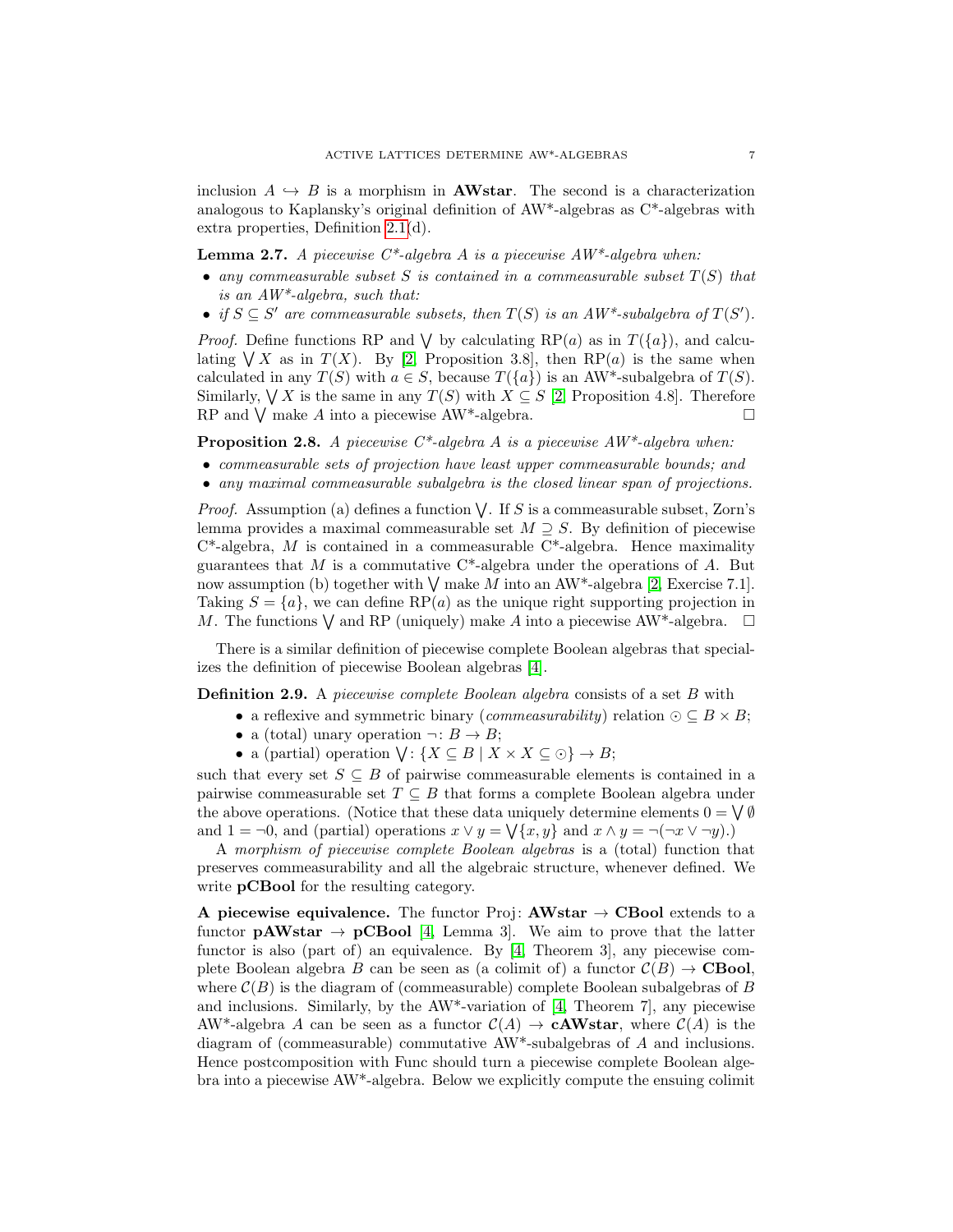to get a functor  $F: \mathbf{pCBool} \to \mathbf{pAWstar}$ . Even though it is unclear how general coequalizers are computed in either category, the fact that  $\mathcal{C}(B)$  is a diagram of monomorphisms makes the constructions manageable.

<span id="page-7-0"></span>Lemma 2.10. The monomorphisms in AWstar, cAWstar, and CBool are precisely the injective morphisms.

*Proof.* Let  $f: A \rightarrow B$  be a monomorphism in **AWstar** or **cAWstar**. We first show that  $Proj(f)$ :  $Proj(A) \rightarrow Proj(B)$  is injective. Suppose that  $f(p) = f(q)$ for  $p, q \in \text{Proj}(A)$ . Define  $g, h: \mathbb{C}^2 \to A$  by  $g(1, 0) = p$  and  $h(1, 0) = q$ . Then  $(f \circ g)(x, y) = xf(p) + yf(p)^{\perp} = (f \circ h)(x, y)$ , so  $g = h$  and hence  $p = q$ . In particular, f cannot map a nonzero projection of A to 0 in B. Thus ker(f) = 0 by Lemma [2.2,](#page-3-0) and f is injective. Conversely, injective morphisms are trivially monic.

Monomorphisms  $f: P \rightarrow Q$  in **CBool** factor as

 $P \cong \text{Proj}(\text{Func}(P)) \rightarrow \text{Proj}(\text{Func}(Q)) \cong Q.$ 

Now, isomorphisms in CBool are bijective, and by the above, the middle arrow  $\text{Proj}(\text{Func}(f))$  is injective, making f itself injective.

We are ready to define the object part of a functor  $F: \mathbf{pCBool} \to \mathbf{pAWstar}.$ 

<span id="page-7-1"></span>**Definition 2.11.** Let B be a piecewise complete Boolean algebra. Define  $F(B)$  to be the following collection of data.

- The carrier set A is  $(\coprod_{C \in \mathcal{C}(B)} \text{Func}(C))/ \sim$ , where  $\sim$  is the smallest equivalence relation satisfying  $f \sim g$  for  $f \in \text{Func}(C)$  and  $g \in \text{Func}(D)$  when  $C \subseteq D$  and  $q = \text{Func}(C \hookrightarrow D)(f)$ .
- Two equivalence classes  $\rho$  and  $\sigma$  in A are commeasurable if and only if there exist  $C \in \mathcal{C}(B)$  and  $f, g \in \text{Func}(C)$  such that  $f \in \rho$  and  $g \in \sigma$ .
- Notice that  $z \cdot 1_C \sim z \cdot 1_D$  for  $C \subseteq D$  in  $\mathcal{C}(B)$ , and any  $z \in \mathbb{C}$ . Also,  $\{0,1\}$ is the minimal element of  $C(B)$ . Hence  $z \cdot 1_C \sim z \cdot 1_D$  for any  $C, D \in C(B)$ by transitivity.

In particular,  $[0_{\text{Func}(\{0,1\})}] = [0_C]$  defines an element  $0 \in A$  independently of C, and  $1 \in A$  is defined by  $[1_{\text{Func}(\{0,1\})}] = [1_C]$  for any  $C \in \mathcal{C}(B)$ . Likewise,  $z \cdot [f] = [z \cdot f]$  is well-defined for  $z \in \mathbb{C}$ .

- Similarly,  $[f]^* = [f^*]$  gives a well-defined operation  $\ast: A \to A$ .
- If  $\rho$  and  $\sigma$  are two commeasurable elements of A, then by definition there are  $C \in \mathcal{C}(B)$  and  $f, g \in \text{Func}(C)$  with  $f \in \rho$  and  $g \in \sigma$ . Setting  $\rho + \sigma = [f + g]$ and  $\rho \cdot \sigma = [f \cdot g]$  gives well-defined operations  $+,\cdot : \odot \rightarrow A$ .
- If  $C \subseteq D$ , then  $Func(C \hookrightarrow D)$ :  $Func(C) \rightarrow Func(D)$  is an injective ∗-homomorphism by Lemma [2.10,](#page-7-0) and hence preserves norm [\[19,](#page-23-13) Theorems 4.1.8, 4.1.9]. So  $||[f]|| = ||f||$  gives a well-defined operation  $A \to \mathbb{R}$ .

# **Proposition 2.12.** The data  $F(B)$  defined above form a piecewise  $AW^*$ -algebra.

*Proof.* For  $\rho$  in A, define  $C_{\rho} = \bigcap \{ C \in \mathcal{C}(B) \mid \rho \cap \text{Func}(C) \neq \emptyset \}$ . Because  $\mathcal{C}(B)$  is closed under arbitrary intersections,  $C_{\rho} \in \mathcal{C}(B)$ . If  $\rho$  and  $\sigma$  in A are commeasurable, then by definition there are  $C \in \mathcal{C}(B)$  and  $f, g \in \text{Func}(C)$ , so  $C_{\rho} \subseteq C \supseteq C_{\sigma}$ . But that implies any element of  $C_{\rho}$  is commeasurable in B with any element of  $C_{\sigma}$ .

Let  $S \subseteq A$  be pairwise commeasurable. Then  $\hat{S} = \bigcup_{\rho \in S} C_{\rho} \subseteq B$  is pairwise commeasurable by the last paragraph. Hence there exists a set  $\hat{T} \subseteq B$  that contains  $\hat{S}$ , is pairwise commeasurable, and forms a complete Boolean algebra under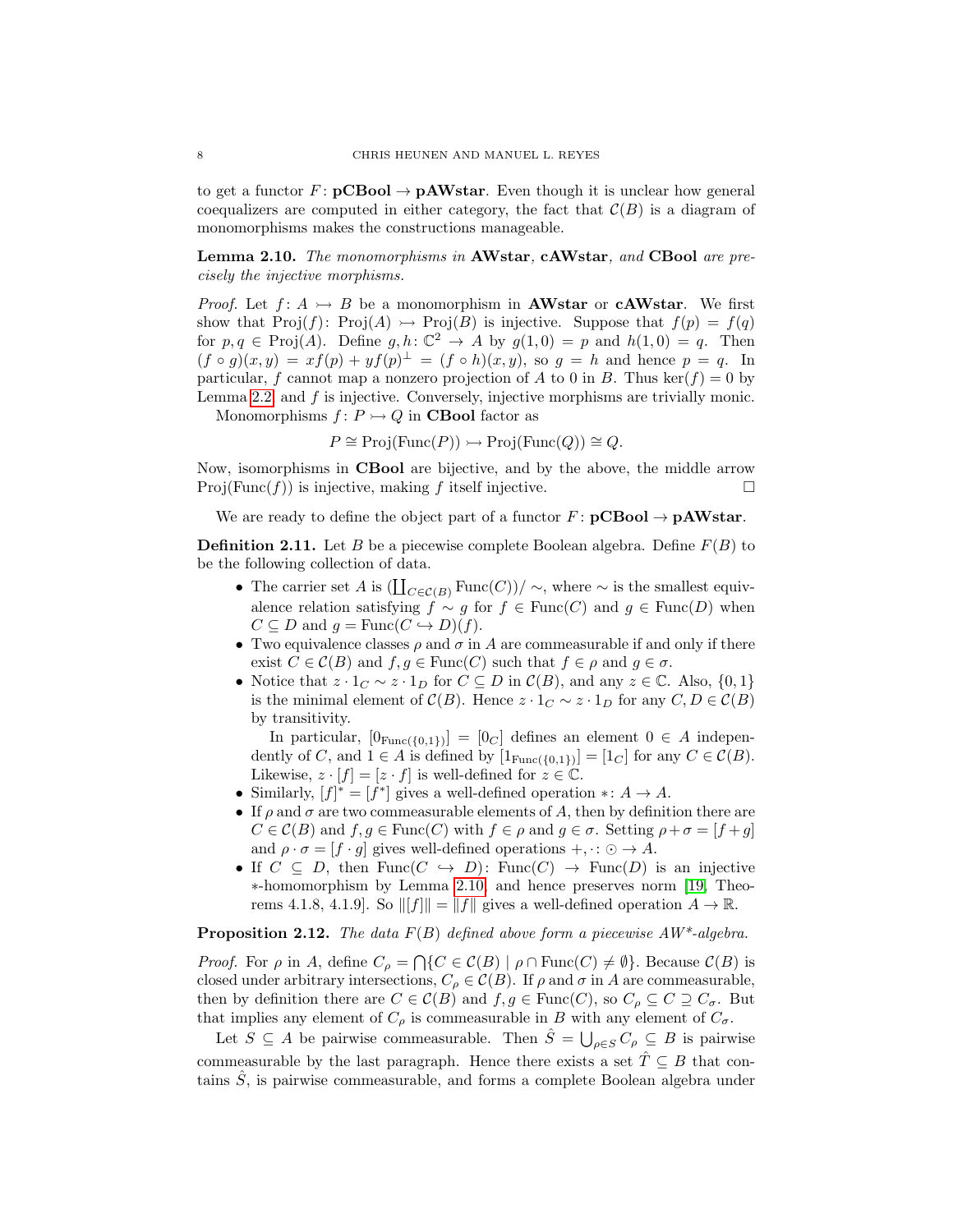the operations from B. Therefore  $T = \{ [f] | f \in \text{Func}(\hat{T}) \} \subseteq A$  contains S, is commeasurable, and forms a commutative AW\*-algebra under the operations from A. Hence A is a piecewise C\*-algebra. Moreover, if  $S \subseteq S'$ , then  $\hat{S} \subseteq \hat{S}'$ , and  $\hat{T} \subseteq \hat{T'}$  are both complete Boolean subalgebras of B under the same operation  $\bigvee$ , namely that of B. Hence T is an AW<sup>\*</sup>-subalgebra of  $T'$ , so that A is in fact a piecewise AW<sup>\*</sup>-algebra by Lemma [2.7.](#page-6-0)  $\Box$ 

<span id="page-8-0"></span>**Lemma 2.13.** If  $B \in \mathbf{pCBool}$ , then  $F(B)$  is a colimit of the diagram  $Func(C)$ with C ranging over  $C(B)$ . Therefore F is functorial  $pCBool \rightarrow pAWstar$ .

*Proof.* Clearly there exists a cocone of morphisms  $Func(C) \rightarrow A$  for each  $C \in C(B)$ , given by  $f \mapsto [f]$ . If  $k_C$ : Func $(C) \to A'$  is another cocone, the unique mediating map  $m: A \to A'$  is given by  $m([f]) = k<sub>C</sub>(f)$  when  $f \in \text{Func}(C)$ .

Let  $g: B_1 \to B_2$  be a morphism of **pCBool**. Because  $F(B_1)$  is a colimit of  ${\rm Func}(C) \mid C \in \mathcal{C}(B_1)$ , to define a morphism  $F(g) \colon F(B_1) \to F(B_2)$ , it suffices to specify morphisms  $Func(C) \rightarrow F(B_2)$  in **pAWstar** for each  $C \in \mathcal{C}(B_1)$ . But  $g$  preserves commeasurability, so its restriction to  $C$  is a morphism in **CBool** and we can just take  $F(g)|_{\text{Func}(C)} = \text{Func}(g|_{C})$ . This assignment is automatically functorial. Moreover, it is well-defined, even though colimits are only unique up to isomorphism, because Definition [2.11](#page-7-1) fixed one specific colimit.

<span id="page-8-1"></span>**Theorem 2.14.** The functors  $F$  and Proj form an equivalence between the categories pAWstar and pCBool.

Proof. For a piecewise AW\*-algebra A we have

$$
F(\text{Proj}(A)) \cong \text{colim}_{C \in \mathcal{C}(\text{Proj}(A))} \text{Func}(C)
$$

$$
\cong \text{colim}_{C \in \mathcal{C}(A)} \text{Func}(\text{Proj}(C))
$$

$$
\cong \text{colim}_{C \in \mathcal{C}(A)} C \cong A.
$$

by Lemma [2.13,](#page-8-0) [\[4,](#page-23-1) Proposition 6], and [\[4,](#page-23-1) Theorem 7]. Each of the above isomorphisms is readily seen to be natural in A.

Next we establish an isomorphism  $\text{Proj}(F(B)) \cong B$ . Let  $\rho \in \text{Proj}(F(B))$  ⊆  $F(B)$ . If  $\rho = [f]$  for  $f \in \text{Func}(C)$  and  $C \in \mathcal{C}(B)$ , then  $f \in \text{Proj}(\text{Func}(C))$ . So  $\eta_C(f) \in C \subseteq B$ , where  $\eta$  is the unit of the equivalence formed by Proj and Func. In fact, by naturality of  $\eta$ , if  $C \subseteq D$  for another  $D \in \mathcal{C}(B)$  with the inclusion denoted by  $i: C \hookrightarrow D$ , the following diagram commutes.

$$
\text{Proj}(\text{Func}(C)) \xrightarrow{\eta_C} C
$$
  
 
$$
\text{Proj}(\text{Func}(i)) \downarrow \qquad \qquad \downarrow
$$
  
 
$$
\text{Proj}(\text{Func}(D)) \xrightarrow{\eta_D} D
$$

So if  $g \sim f$  because  $g = \text{Func}(C \leftrightarrow D)(f)$ , then  $\eta_C(f) = \eta_D(g)$ . That is,  $\eta_C(f)$  is independent of the chosen representative f of  $\rho$ . Thus we have a map  $Proj(F(B)) \to B$  that is a morphism of piecewise complete Boolean algebras, because  $\eta$  is a morphism of complete Boolean algebras.

Conversely, for  $b \in B$ , consider the commeasurable subalgebra  $B\langle b \rangle$  of B generated by b. Then  $\eta_{B\langle b\rangle}^{-1}(b)$  is an element of Proj(Func $(B\langle b\rangle)$ ). Thus  $b \mapsto [\eta_{B\langle b\rangle}^{-1}(b)]$ is a function  $B \to \text{Proj}(F(B))$ , that is easily seen to be inverse to the function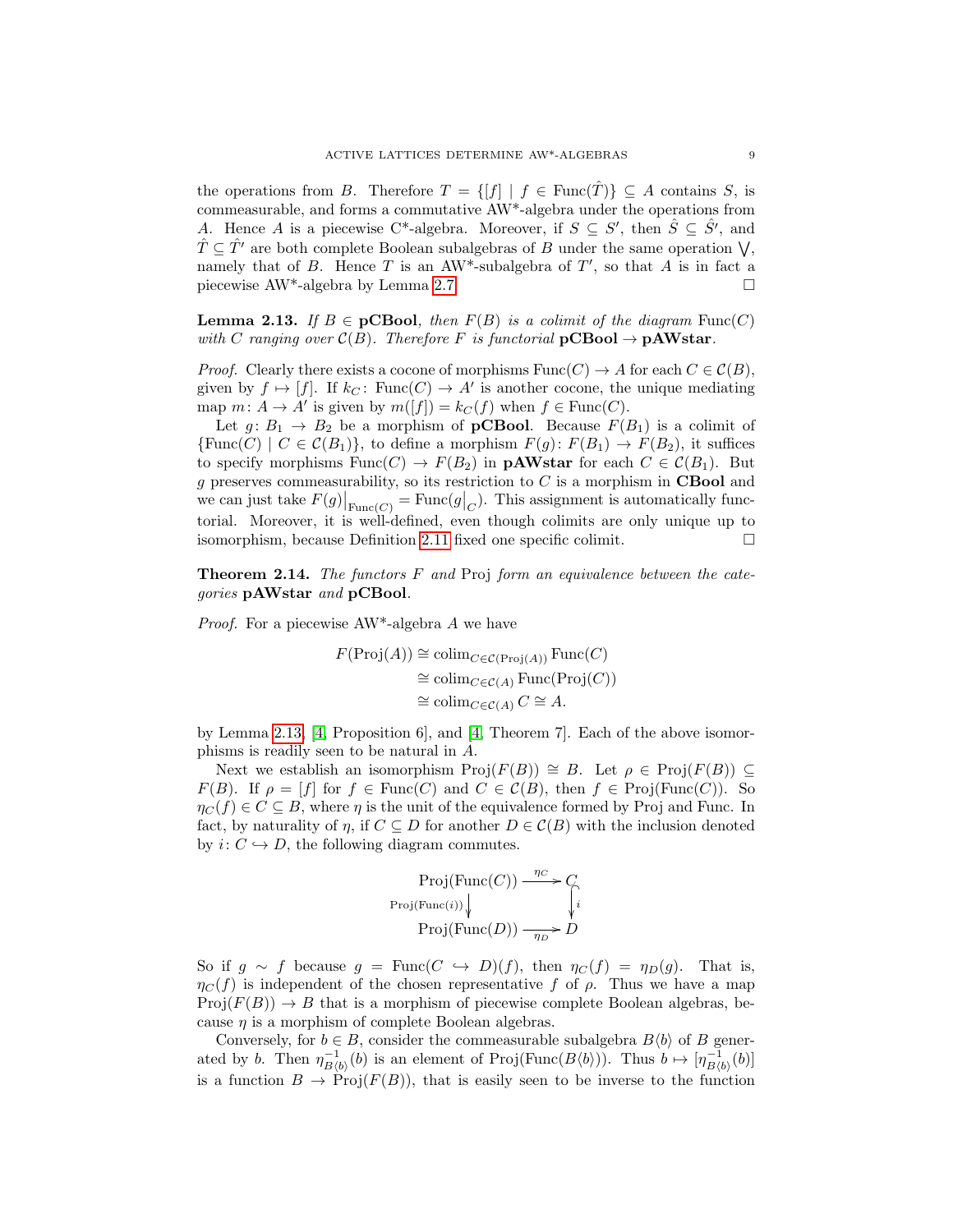$Proj(F(B)) \to B$  above. Thus we have an isomorphism  $B \cong Proj(F(B))$  of piecewise complete Boolean algebras. Unfolding definitions shows that this isomorphism is natural in  $B$ .

<span id="page-9-0"></span>As a consequence, the functor Proj preserves general coequalizers.

### 3. The category of active lattices

This section equips the piecewise  $AW^*$ -algebra structure of  $AW^*$ -algebras A with enough extra data to recover their full algebra structure, which will be done in the next section. The required structure consists of three ingredients: a lattice structure on  $\text{Proj}(A)$ , a group structure on the so-called symmetry subgroup of the unitaries  $U(A)$ , and an action of the latter on the former. We will discuss each in turn.

The projection lattice. We start with some axioms satisfied by lattices of projections of AW\*-algebras.

**Definition 3.1.** An *orthocomplementation* on a lattice  $P$  is an order-reversing involution  $p \mapsto p^{\perp}$  satisfying  $p \vee p^{\perp} = 1$  and  $p \wedge p^{\perp} = 0$  (*i.e.*,  $p^{\perp}$  is a *complement* of p). We say p and q are *orthogonal* when  $p \leq q^{\perp}$ . An orthocomplemented lattice is said to be *orthomodular* when  $p \vee (p^{\perp} \wedge q) = q$  for all  $p \leq q$ . Complete orthomodular lattices form a category COrtho whose morphisms are functions that preserve the orthocomplementation as well as arbitrary suprema.

The condition of being an object of **COrtho** can be tested on orthogonal subsets, and the same is nearly true for morphisms.

<span id="page-9-1"></span>**Lemma 3.2.** An orthomodular lattice  $P$  is complete if and only if every orthogonal subset of P has a least upper bound. If P and Q are complete orthomodular lattices, a function  $f: P \to Q$  is a morphism of **COrtho** if and only if it preserves orthocomplements, binary joins, and suprema of orthogonal sets.

*Proof.* The first statement is [\[16,](#page-23-14) Corollary 1]. Let  $f: P \to Q$  be as in the second statement, and let  $\{p_i\}$  be any subset of P. Because f preserves finite joins, it preserves order, and so  $\bigvee f(p_i) \leq f(\bigvee p_i)$ ; we prove the reverse comparison. Let  ${e_{\alpha}}$  be a maximal orthogonal set of nonzero elements of P with  $f(e_{\alpha}) \leq \bigvee f(p_i)$ , and set  $e = \bigvee e_{\alpha}$ . By hypothesis,  $f(e) = \bigvee f(e_{\alpha}) \leq \bigvee f(p_i)$ . Thus it suffices to show that each  $p_i \leq e$ , for then  $\bigvee p_i \leq e$  and  $f(\bigvee p_i) \leq f(e) \leq \bigvee f(p_i)$  as desired. Assume for contradiction that some  $p_j \nleq e$ . Then  $e' = (p_j \vee e) \wedge e^{\perp}$  is a nonzero element of P orthogonal to e and hence orthogonal to each  $e_{\alpha}$ . Furthermore

$$
f(e') \le f(p_j \vee e) = f(p_j) \vee f(e) \le \bigvee f(p_i),
$$

since  $e' \leq p_j \vee e$ . But this contradicts the maximality of  $\{e_{\alpha}\}.$ 

The axioms defining AW\*-algebras and their morphisms are such that the operation of passing to projection lattices defines a functor Proj:  $AWstar \rightarrow$  COrtho.

Complete orthomodular lattices are tightly linked to piecewise complete Boolean algebras (rather than the more general orthocomplemented lattices). Indeed, any complete orthomodular lattice P canonically is a piecewise complete Boolean algebra, as follows. Define a commeasurability relation  $\odot$  on P by the following equivalent conditions, for any  $p, q \in P$ :

- (i) there is a Boolean subalgebra of P that contains both  $p$  and  $q$ ;
- (ii) there exist pairwise orthogonal  $p', q', r \in P$  with  $p = p' \vee r$  and  $q = q' \vee r$ ;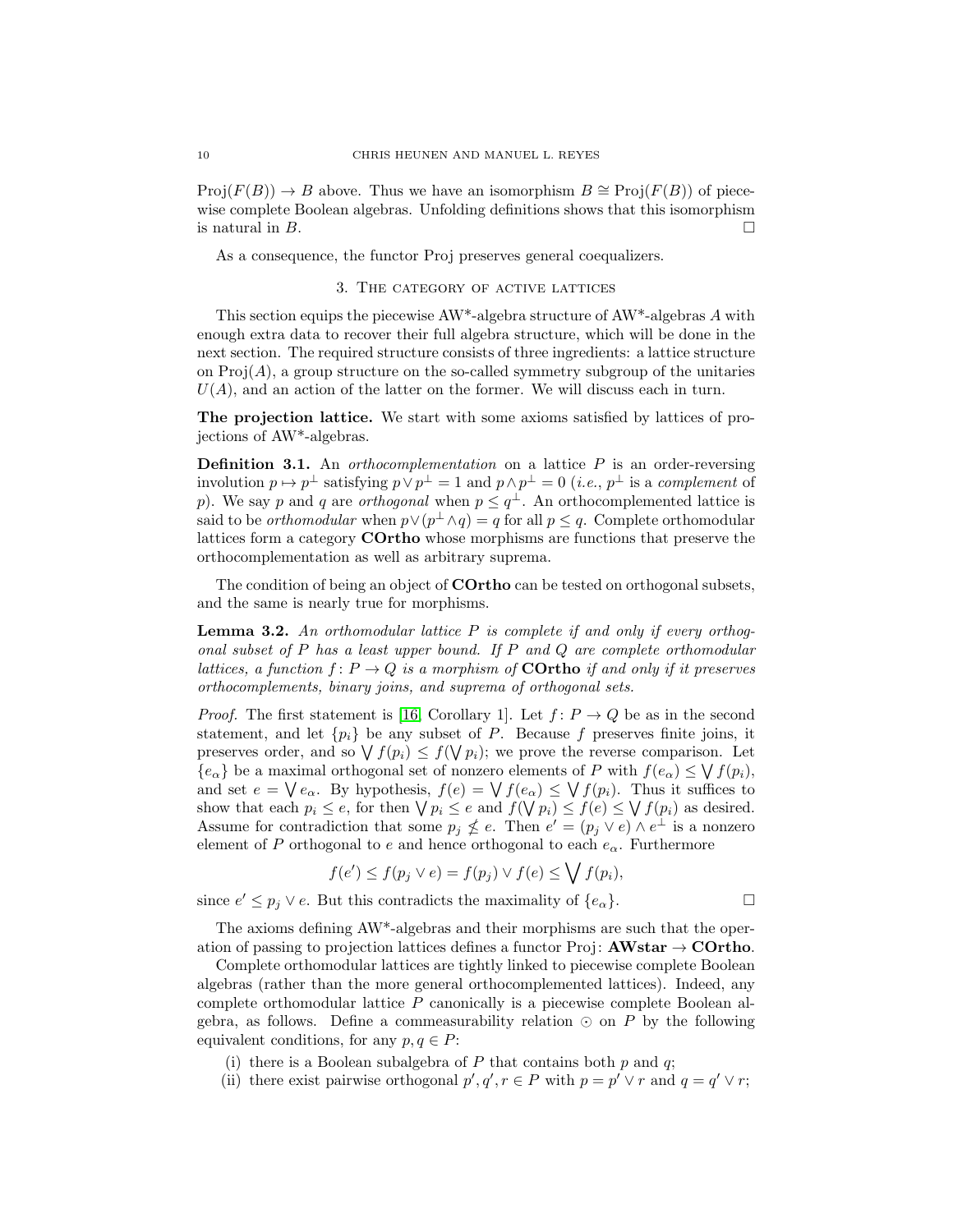(iii)  $p \wedge (p \wedge q)^{\perp}$  is orthogonal to q;

(iv)  $q \wedge (p \wedge q)^{\perp}$  is orthogonal to p;

(v) the commutator  $(p \lor q) \land (p \lor q^{\perp}) \land (p^{\perp} \lor q) \land (p^{\perp} \lor q^{\perp})$  of p and q is zero. For the equivalence of (i)–(iv) we refer to [\[30,](#page-24-4) Lemma 6.7]; for the equivalence of  $(i)$  and  $(v)$  see [\[24\]](#page-24-5).

### <span id="page-10-0"></span>**Lemma 3.3.** The assignment  $P \mapsto (P, \odot)$  is a functor **COrtho**  $\rightarrow$  **pCBool**.

*Proof.* Given a complete orthomodular lattice  $P$  and the commeasurability relation  $\odot$  above, it follows from [\[30,](#page-24-4) Lemma 6.10] that the supremum operation of P restricts to a partial operation  $\bigvee: \{X \subseteq P \mid X \times X \subseteq \bigcirc\} \to P.$ 

Composing this forgetful functor with the equivalence  $pCBool \rightarrow pAWstar$ of Theorem [2.14](#page-8-1) gives a canonical functor  $\text{Cortho} \to \text{pAWstar}$ . Below, we will extend the structure of the piecewise complete Boolean algebra  $\text{Proj}(A)$  to that of a complete orthomodular lattice, where  $\ddot{A}$  is a piecewise AW<sup>\*</sup>-algebra. As a converse to the above lemma, we now show that this is a property rather than structure.

For any piecewise Boolean algebra  $B$ , let  $\leq$  be the union of the partial orders on each commeasurable subalgebra  $C$  of  $B$ . When this relation is transitive, it is a partial order, which we call the induced partial order. In that case we call B transitive. If every pair of (not necessarily commeasurable) elements of B have a least upper bound with respect to  $B$ , we say that  $B$  is *joined*. Similarly, we call a piecewise AW<sup>\*</sup>-algebra A transitive or joined when  $\text{Proj}(A)$  is respectively transitive or joined.

Proposition 3.4. The following categories are equivalent:

- (a) the category **COrtho** of complete orthomodular lattices;
- (b) the subcategory of pCBool whose objects are transitive and joined and whose morphisms preserve binary joins;
- $(c)$  the subcategory of **pAWstar** whose objects are transitive and joined and whose morphisms preserve binary joins of projections.

Proof. The piecewise complete Boolean algebras that are in the image of the functor **COrtho**  $\rightarrow$  **pCBool** from Lemma [3.3](#page-10-0) are by definition transitive and joined. Next, we define a functor  $G$  in the opposite direction. Let  $B$  be a transitive, joined piecewise complete Boolean algebra and  $\leq$  its induced partial order. By construction of ≤, it restricts to the given partial order on each commeasurable subalgebra of B. Furthermore, it is straightforward to verify that if  $X \subseteq B$  is commeasurable then  $\bigvee X$  is the least upper bound of X with respect to  $\leq$ . Kalmbach's bundle lemma [\[20,](#page-23-15) 1.4.22] now applies to show that  $\leq$  and  $\neg$  induce the structure of an orthomodular lattice on B. Because orthogonal subsets are commeasurable, and B has suprema of such subsets, it in fact has suprema of arbitrary subsets by Lemma [3.2.](#page-9-1) This makes  $B$  into a complete orthomodular lattice, and we can define  $G(B) = (B, \leq)$ . Setting  $G(f) = f$  on for **pCBool** morphisms that preserve binary joins gives a well-defined functor, thanks to Lemma [3.2.](#page-9-1) It is straightforward to see that these two functors form an isomorphism of categories.

The equivalence of (b) and (c) follows from Theorem [2.14.](#page-8-1)  $\Box$ 

**Remark 3.5.** For an AW<sup>\*</sup>-algebra A, recall that  $C(A)$  is the set of commutative AW\*-subalgebras, ordered by inclusion. It carries the same information as the projection lattice  $Proj(A)$  [\[13,](#page-23-16) Theorem 2.5]. Therefore, everything that follows can equivalently be expressed in terms of  $C(A)$  instead of  $\text{Proj}(A)$ .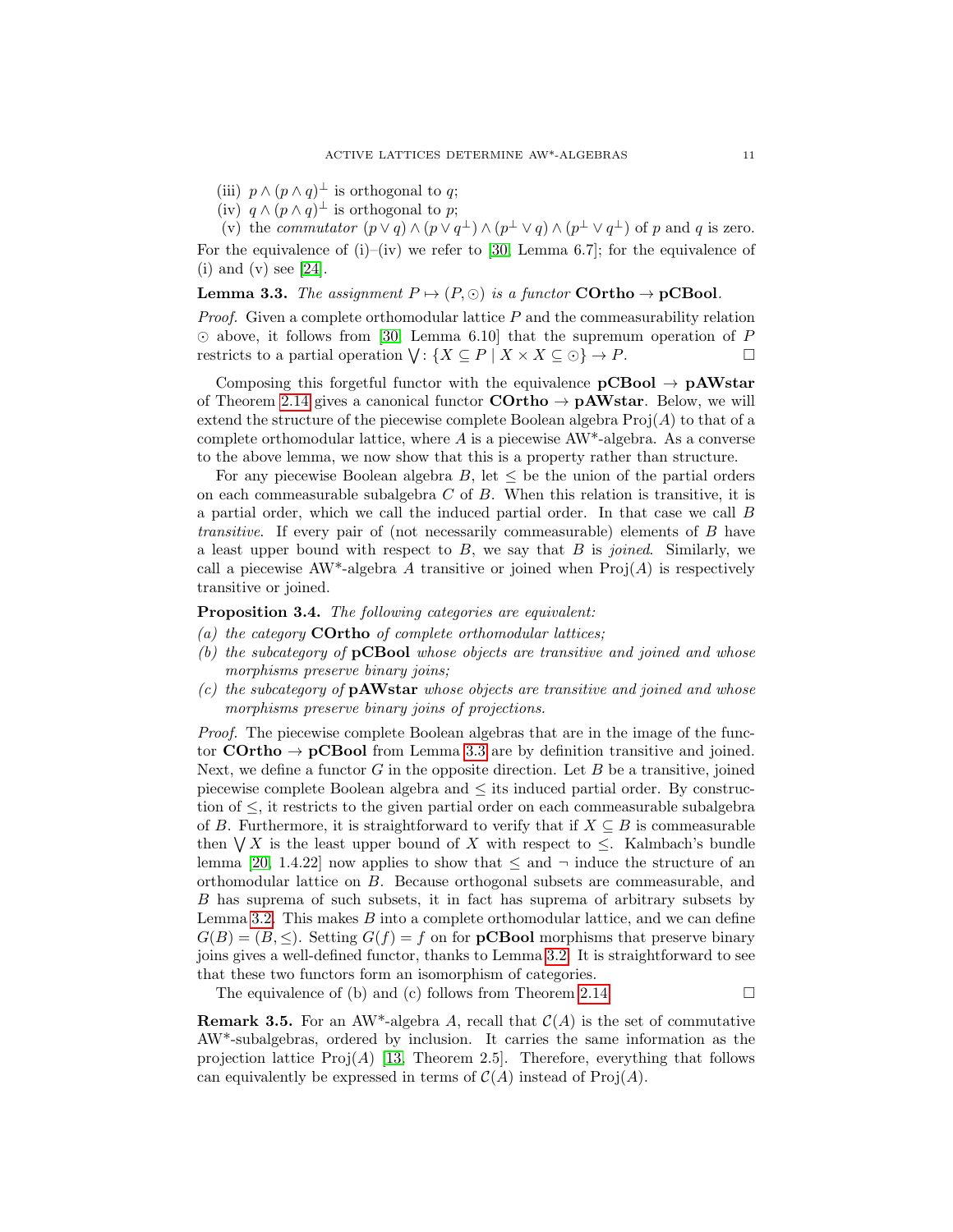**The symmetry group.** If A is a piecewise AW<sup>\*</sup>- algebra, we let  $U(A)$  denote the set of unitary elements of A, *i.e.* the set of all elements  $u \in A$  such that  $uu^* = 1$ (recall that  $u \odot u^*$  for all  $u \in A$ ). This set carries the structure of a piecewise group, i.e. one can multiply commeasurable elements, the multiplication has a unit (that is commeasurable with any element), and there is a total function giving inverses, such that every commeasurable subset generates a commutative subgroup. A piecewise subgroup is a subset that is a piecewise group in its own right under the inherited operations (and commeasurability relation). Every group is a piecewise group, and conversely, we will be extending the structure of the piecewise group  $U(A)$  to that of a group. Piecewise groups form a category pGroup with the evident morphisms.

**Definition 3.6.** A symmetry in an  $AW^*$ -algebra A is a self-adjoint unitary element; these are precisely the elements of the form  $p^{\perp} - p = 1 - 2p$  for some  $p \in \text{Proj}(A)$ . Let  $U(A)$  denote the group of unitary elements of A, and define Sym $(A)$  to be the subgroup of  $U(A)$  generated by the symmetries of A. (Notice that if A is not commutative then  $Sym(A)$  contains elements that are not symmetries.)

Before moving on to actions of groups on lattices, we consider how large the symmetry  $Sym(A)$  group can become. We will see that this depends on the type:  $Sym(A)$  is (significantly) smaller than  $U(A)$  for type I<sub>n</sub> algebras, and just as large as  $U(A)$  for other AW<sup>\*</sup>-algebras.

If A is an AW\*-algebra of type  $I_1$ , i.e. if A is commutative, then  $Sym(A)$  is as small as possible, namely in bijection with  $Proj(A)$ , as the following example shows.

<span id="page-11-1"></span>**Example 3.7.** If  $\vec{A}$  is a commutative AW<sup>\*</sup>-algebra, then the product of symmetries is again a symmetry, and so the sets  $Sym(A)$  and  $Proj(A)$  are bijective. In fact,  $(1-2p)(1-2q) = 1 - 2((p+q-pq) - pq) = 1 - 2((p \vee q) - (p \wedge q)) = 1 - 2(p \Delta q),$ where  $\Delta$  is the symmetric difference operation. Thus Sym $(A)$  is the additive group of the Boolean ring structure associated to the Boolean algebra  $\text{Proj}(A)$ .

For AW<sup>\*</sup>-algebras of type I<sub>n</sub> for  $n \geq 2$ , we will use the fact that traces and determinants are well-defined for matrices over commutative rings. Recall that any AW<sup>\*</sup>-algebra of type  $I_n$  takes the form  $\mathbb{M}_n(C)$  for a commutative AW<sup>\*</sup>-algebra C [\[2,](#page-23-10) Proposition 18.2]. We will use roman letters  $a, b, p, \ldots$  for elements of a matrix algebra  $\mathbb{M}_n(B)$  and greek letters  $\alpha, \beta, \pi, \ldots$  for elements of B when both are needed.

<span id="page-11-0"></span>**Lemma 3.8.** Let  $A = \mathbb{M}_n(C)$  for  $n \geq 2$  and a commutative AW\*-algebra C.

- (a) If  $b, c \in C$  satisfy  $0 \leq c = b^2 \leq 1$  and  $b^* = b$ , then there exists  $u \in \text{Sym}(C)$ with  $b = uc_0$ , where  $c_0$  is the unique positive square root of c in C.
- (b) If  $u \in U(A)$  has  $\det(u) = 1$ , then  $u = (1 2p)(1 2q)$  for some  $p, q \in \text{Proj}(A)$ .
- (c) If  $u \in U(A)$  has  $det(u) = 1 2\pi$  for  $\pi \in Proj(C)$ , then u can be written as  $u = (1 - 2p)(1 - 2q)(1 - 2r)$  for some  $p, q, r \in \text{Proj}(A)$ .
- (d) Sym(A) is the normal subgroup  $\{u \in U(A) \mid \det(u)^2 = 1\} = \det^{-1}(\text{Sym}(C)).$

*Proof.* For part (a), observe that the Gelfand spectrum  $X$  of  $C$  is extremally disconnected. So  $\text{int}(b^{-1}(-\infty,0])$  is a clopen set, as is its complement  $\text{cl}(b^{-1}(0,\infty))$ . So the function  $u: X \to C$  defined by

$$
u(x) = \begin{cases} -1 & \text{if } x \in \text{int}(b^{-1}(-\infty, 0]), \\ 1 & \text{if } x \in \text{cl}(b^{-1}(0, \infty)), \end{cases}
$$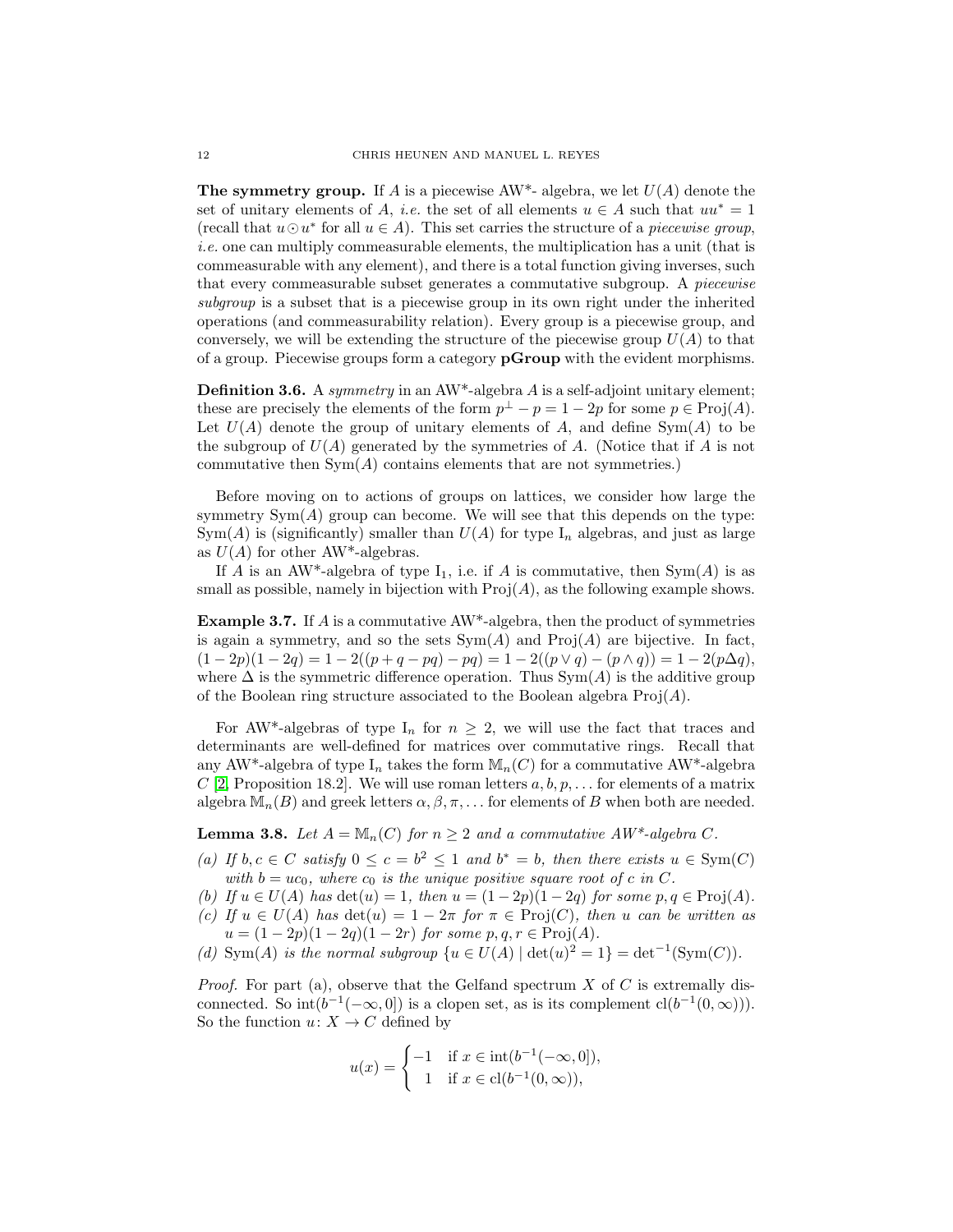is continuous. It is clearly a self-adjoint unitary. If  $x \in int(b^{-1}(-\infty, 0])$ , then  $b(x) \leq 0$  and  $u(x) = -1$ , so  $b(x) = u(x)c_0(x)$ . If  $x \in cl(b^{-1}(0, \infty))$ , then  $b(x) \geq 0$ and  $u(x) = 1$ , so  $b(x) = u(x)c_0(x)$ . In either case  $b = uc_0$ .

For part (b) we generalize the argument of [\[11,](#page-23-8) page 87] from matrices with entries in C to entries in C. Let  $u \in U(A)$  have determinant 1. Then u is unitarily equivalent to a diagonal matrix  $diag(\zeta_1, \ldots, \zeta_n)$  with diagonal entries  $\zeta_i \in U(C)$ satisfying  $\prod \zeta_i = 1$  [\[10\]](#page-23-17). Such a matrix can be written as  $\prod_{i=1}^{n-1} \text{diag}(\zeta_{1,i}, \ldots, \zeta_{n,i}),$ where  $\zeta_{i,i} = \prod_{k=1}^{i} \zeta_k$ ,  $\zeta_{i+1,i} = \zeta_{i,i}^*$ , and  $\zeta_{k,i} = 1$  otherwise. Therefore, we may assume that  $u = diag(\zeta, \zeta^*, 1, \ldots, 1)$  for fixed  $\zeta \in U(C)$ . Keeping the rest of the matrices involved equal to the identity matrix, we may in fact pretend that we are dealing with  $n = 2$  and  $u = diag(\zeta, \zeta^*)$  for fixed  $\zeta \in U(C)$ . We may write  $\zeta = \alpha + i\beta$ where  $\alpha, \beta \in C$  are self-adjoint and satisfy  $\alpha^2 + \beta^2 = 1$ .

For each positive  $\varphi \in C$ , the element  $1 + \varphi^2$  is invertible in C, so we can define

$$
p_{\varphi} = \frac{1}{1+\varphi^2} \begin{pmatrix} 1 & \varphi \\ \varphi & \varphi^2 \end{pmatrix}.
$$

Each  $p_{\varphi}$  is easily seen to be a projection in A, so  $v_{\varphi} = (1 - 2p_{\varphi})(1 - 2p_0)$  defines an element of  $Sym(A)$ . Computing

$$
v_\varphi=\frac{1}{1+\varphi^2}\begin{pmatrix}1-\varphi^2 & -2\varphi\\ 2\varphi & 1-\varphi^2\end{pmatrix}
$$

shows that  $\det(v_\varphi) = 1$  and  $\text{tr}(v_\varphi) = 2 \cdot \frac{1-\varphi^2}{1+\varphi^2}$ . Now, the function  $\varphi \mapsto \frac{1-\varphi^2}{1+\varphi^2}$  is a composite of an order-automorphism  $\varphi \mapsto \varphi^2$  of the positive cone of C with the Cayley transform  $\varphi \mapsto \frac{1-\varphi}{1+\varphi}$ , which maps the positive cone of C order-antiisomorphically onto the interval  $\{\gamma \in C \mid -1 < \gamma \leq 1\}$ . Hence  $tr(v_{\varphi})$  assumes all values in the interval  $\{\gamma \in C \mid -2 < \gamma \leq 2\}$  as  $\varphi$  ranges over the positive cone of C, and actually achieves the value  $-2$  by interpreting  $p_{\infty} = \begin{pmatrix} 0 & 0 \\ 0 & 1 \end{pmatrix}$ . Diagonalizing  $v_{\varphi}$  to diag( $\xi, \xi^*$ ) with  $\xi \in U(C)$ , we can therefore make  $\text{tr}(v_{\varphi}) = \xi + \xi^* = 2\text{Re}(\xi)$ assume all values in the positive cone of C by varying  $\varphi$ .

In particular, for  $\zeta = \alpha + i\beta_0$  as above, there exist positive  $\varphi \in C$  and  $\beta_0 = \sqrt{1 - \alpha^2}$  such that  $\zeta_0 = \alpha + i\beta_0 \in U(C)$  and diag( $\zeta_0, \zeta_0^*$ ) is unitarily equivalent In particular, for  $\zeta = \alpha + i\beta$  as above, there exist positive  $\varphi \in C$  and  $\beta_0 =$ to  $v_{\varphi}$ . Part (a) gives  $\sigma \in \text{Sym}(C)$  with  $\beta = \sigma \beta_0$ . The R-linear map  $\theta$  fixing selfadjoint elements and sending i to i $\sigma$  defines a  $*$ -ring automorphism of C. Thus  $\mathbb{M}_n(\theta)$  is a \*-ring automorphism of A, and  $\mathbb{M}_n(\theta)(v_{\varphi})$  is unitarily equivalent to  $\mathbb{M}_n(\theta)(\text{diag}(\zeta_0,\zeta_0^*)) = \text{diag}(\theta(\zeta_0),\theta(\zeta_0)^*) = \text{diag}(\zeta,\zeta^*)$ . Because  $v_\varphi$  is a product of two symmetries, the same is true for diag( $\zeta, \zeta^*$ ).

For part (c), suppose  $\det(u) = 1-2\pi$ . Set  $r = \text{diag}(\pi, 0) \in \text{Proj}(A)$ . Notice that  $1-2r = \text{diag}(1-2\pi, 1)$  has determinant  $1-2\pi$ . Then  $u \cdot (1-2r)$  has determinant 1, so by part (b) there exist  $p, q \in \text{Proj}(A)$  such that  $u(1 - 2r) = (1 - 2p)(1 - 2q)$ . Multiplying on the right by  $1 - 2r$ , which is its own inverse, gives the desired representation of u.

Finally, part (d) follows from the observation  $Sym(C) = \{1 - 2\pi \mid \pi \in Proj(C)\}\$ and part (c), as follows. Because its generators  $1 - 2p$  square to the identity, and the determinant is multiplicative,  $Sym(A) \subseteq \{u \in U(A) \mid \det(u)^2 = 1\}$ . Next, if  $\det(u)^2 = 1$ , then  $\det(u)$  is a symmetry in C, and hence of the form  $1-2\pi$  for some  $\pi \in \mathrm{Proj}(C)$ , so that  $\{u \in U(A) \mid \det(u)^2 = 1\} \subseteq \det^{-1}(\mathrm{Sym}(C))$ . Finally, part (c) implies det<sup>-1</sup>(Sym(C)) ⊆ Sym(A).  $□$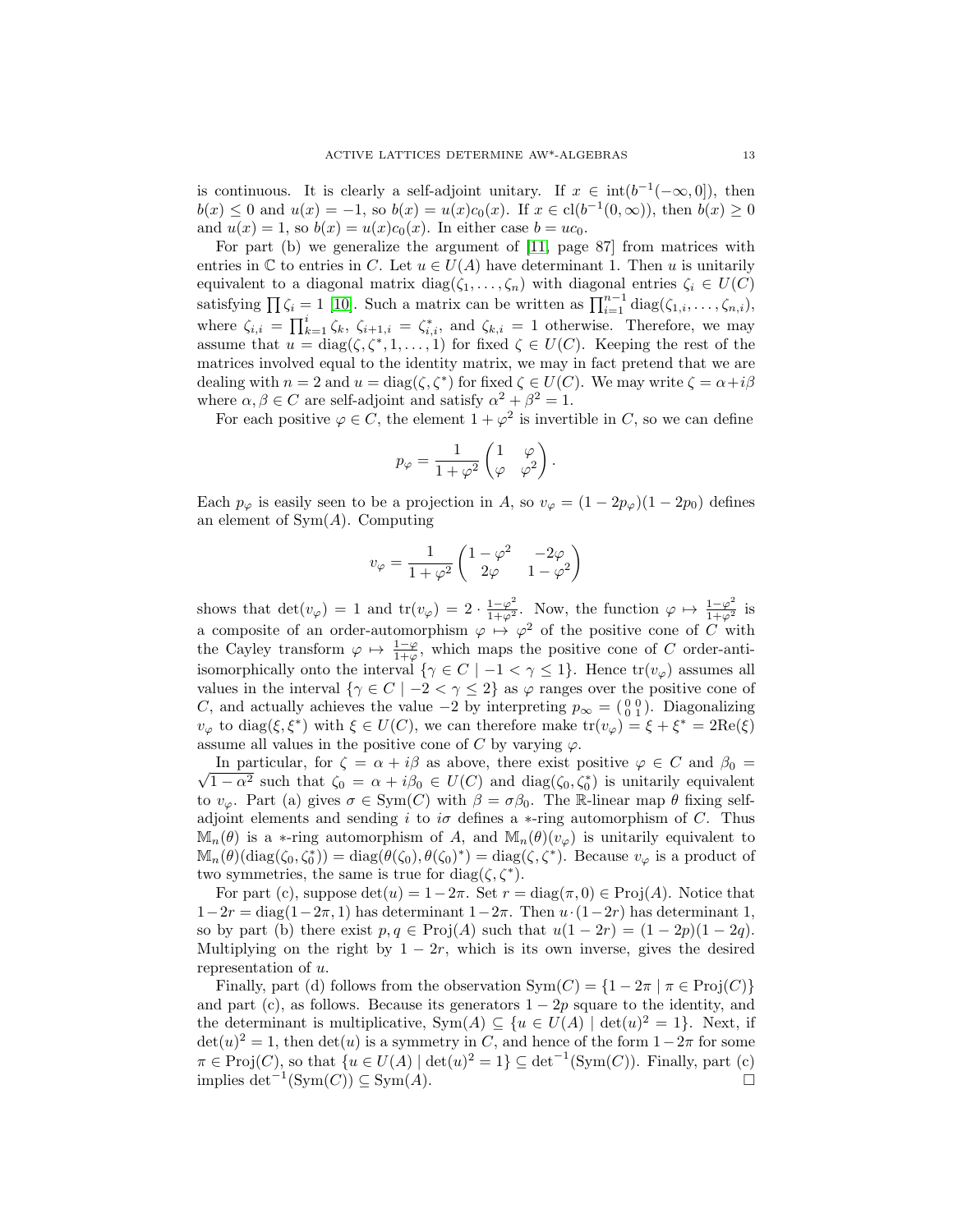For AW\*-algebras of infinite type, it is known that every unitary is a product of four symmetries [\[29\]](#page-24-6), and therefore the symmetry group is the full unitary group.

That leaves  $AW^*$ -algebras of type  $II_1$ . For  $W^*$ -factors of this type, it is known that  $Sym(A) = U(A)$  [\[6\]](#page-23-18). If  $Sym(A)$  is closed in  $U(A)$ , it follows from from [\[18,](#page-23-19) Theorem 2, which holds for AW\*-algebras, that  $Sym(A) = U(A)$ . The general question of whether  $Sym(A) = U(A)$  for AW\*-algebras A of type  $II_1$  remains open.

Active lattices. The final piece of structure we will need to be able to recover the full algebra structure of an AW<sup>\*</sup>-algebra is an action of the symmetry group.

**Definition 3.9.** An *action* of a group G on a piecewise  $AW^*$ -algebra A is a group homomorphism from G to the group of isomorphisms  $A \to A$  in **pAWstar**. Similarly, an action of a group  $G$  on a complete orthomodular lattice  $P$  is a group homomorphism from G to the group of isomorphisms  $P \to P$  in **COrtho.** Explicitly, we can consider a function  $G \times P \to P$  satisfying:

- $1 \cdot p = p$  for all  $p \in P$ ;
- $u \cdot (v \cdot p) = (uv) \cdot p$  for all  $p \in P$  and  $u, v \in G$ ;
- $u \cdot (-) \colon P \to P$  is a morphism of **COrtho** for each  $u \in G$ .

Alternatively, we can speak about a group homomorphism  $\alpha: G \to \text{Aut}(P)$ . If the object being acted upon needs to be emphasized, we will speak of a piecewise algebra action or an orthomodular action, respectively.

If A is an AW<sup>\*</sup>-algebra, then its unitary group  $U(A)$  acts on its projection lattice  $\text{Proj}(A)$  by (left) conjugation: if p is a projection and u is a unitary, then upu<sup>\*</sup> is again a projection. Moreover, because conjugation with a unitary is an automorphism of AW<sup>\*</sup>-algebras,  $u(-)u^*$ : Proj $(A) \rightarrow \text{Proj}(A)$  is a morphism of complete orthomodular lattices for each  $u \in U(A)$ . The group  $Sym(A)$  acts on Proj(A) by restricting the action of  $U(A)$ . This motivates the following definition.

**Definition 3.10.** The category **eAWstar** of *extended piecewise*  $AW^*$ -algebras is defined as follows. Objects are 4-tuples  $(A, P, G, \cdot)$  consisting of:

- a piecewise  $AW^*$ -algebra  $A$ ;
- an object P of **COrtho** that maps to  $\text{Proj}(A)$  under the forgetful functor  $\mathrm{COrtho}\rightarrow\mathrm{pCBool};$
- a group  $G$ , that maps to a piecewise subgroup of  $U(A)$  under the forgetful functor **Group**  $\rightarrow$  **pGroup**, and that (contains and) is generated as a group by the elements  $1 - 2p$  for all  $p \in Proj(A);$
- an action of G on A, which restricts to (left) conjugation on  $G \subseteq A$ , that is,  $g \cdot h = ghg^{-1}$  for  $g \in G$  and  $h \in G \subseteq A$ .

A morphism  $f: (A, P, G, \cdot) \to (A', P', G', \cdot')$  is a function  $f: A \to A'$  such that:

- $f$  is a morphism of piecewise AW<sup>\*</sup>-algebras;
- f restricts to a morphism  $P \to P'$  of complete orthomodular lattices;
- f restricts to a group homomorphism  $G \to G'$ ;
- the equivariance condition  $f(u \cdot a) = f(u) \cdot f(a)$  holds for  $u \in G$  and  $a \in A$ .

In fact, using the equivalence  $F: {\bf pCBool} \to {\bf pAWstar}$  of Theorem [2.14,](#page-8-1) we can whittle the data down further. In particular, if a group  $G$  has an orthomodular action on P, there is an induced piecewise algebra action on  $F(P)$  as follows (applying Lemma [3.3](#page-10-0) and Theorem [2.14\)](#page-8-1):

$$
G \to \mathrm{Aut}_{\mathbf{COrtho}}(P) \subseteq \mathrm{Aut}_{\mathbf{pCBool}}(P) \cong \mathrm{Aut}_{\mathbf{pAWstar}}(F(P)).
$$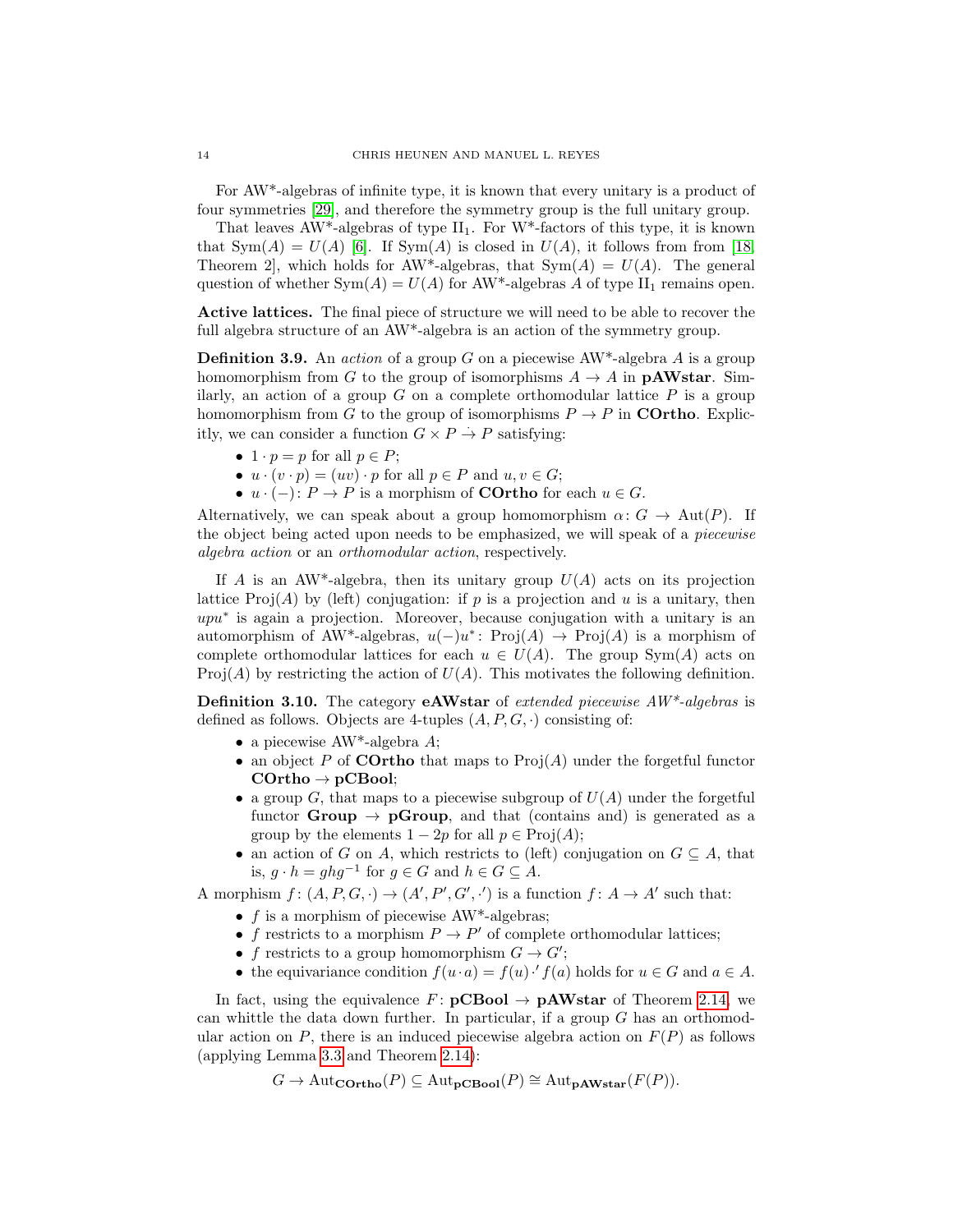Hence we can reformulate purely in terms of orthomodular lattices and groups.

<span id="page-14-1"></span>**Definition 3.11.** An *active lattice* is a 3-tuple  $(P, G, \cdot)$  consisting of:

- a complete orthomodular lattice  $P$ ;
- a group G, that maps to a piecewise subgroup of  $U(F(P))$  under the forgetful functor **Group**  $\rightarrow$  **pGroup**, and that (contains and) is generated as a group by the elements  $1 - 2p$  for all  $p \in \text{Proj}(F(P)) \cong P$ ;
- an orthomodular action of  $G$  on  $P$  such that the induced piecewise algebra action of G on  $F(P)$  restricts to (left) conjugation on  $G \subseteq F(P)$ .

A morphism of active lattices  $(P, G, \cdot) \to (P', G', \cdot')$  is a morphism  $f: P \to P'$  of complete orthomodular lattices such that:

- *Ff* restricts to a group homomorphism  $G \to G'$ ;
- equivariance  $f(u \cdot p) = F f(u) \cdot f(p)$  holds for all  $u \in G$  and  $p \in P$ .

Active lattices and their morphisms form a category Active.

<span id="page-14-0"></span>Proposition 3.12. The categories eAWstar and Active are equivalent.

*Proof.* We use the unit  $\eta_P : P \to \text{Proj}(F(P))$  and counit  $\varepsilon_A : F(\text{Proj}(A)) \to A$ isomorphisms of the equivalence of Theorem [2.14](#page-8-1) to define appropriate functors.

Define  $G:$  **eAWstar**  $\rightarrow$  **Active** by  $G(A, P, G, \alpha) = (P, U(\varepsilon_A^{-1})(G), \alpha \circ U(\varepsilon_A))$ and  $G(f) = f$ . This is well-defined: if G is a piecewise subgroup of  $U(A)$ , then  $U(\varepsilon_A^{-1})(G)$  is a piecewise subgroup of  $U(F(P))$ , and precomposing the action  $\alpha\colon G\to \text{Aut}(P)$  with  $U(\varepsilon_A)$  turns it into an action of  $U(\varepsilon_A^{-1}(G))$  on P. The equivariance condition on morphisms also follows directly.

In the reverse direction, define  $H:$  **Active**  $\rightarrow$  **eAWstar** on objects by setting  $H(P, G, \alpha) = (F(P), \eta_P(P), G, \text{Aut}(\eta_P^{-1}) \circ \alpha)$  and on morphisms by  $H(f) = F(f)$ . This is well-defined: the structure of P as a complete orthomodular lattice transfers via  $\eta_P$  to  $\eta_P(P) = \text{Proj}(F(P))$ , and postcomposing the action  $\alpha: G \to \text{Aut}(P)$  with  $\text{Aut}(\eta_P^{-1})$  turns it into an action of G on Proj $(F(P))$ . The equivariance condition on morphisms also follows directly.

Now  $\eta_P$  implements a (natural) isomorphism  $G \circ H(P, G, \cdot) \cong (P, G, \cdot)$ , and  $\varepsilon_A$ implements a (natural) isomorphism  $H \circ G(A, P, G, \cdot) \cong (A, P, G, \cdot)$ . Hence G and H form an equivalence.

The functor. We can now define a functor from AW\*-algebras to active lattices, and prove that it is faithful. In Section [4](#page-16-0) we will prove that it is also full. The next proposition tacitly identifies a piecewise AW\*-algebra A with  $F(\text{Proj}(A))$ , as justified by Theorem [2.14.](#page-8-1)

<span id="page-14-2"></span>**Proposition 3.13.** There is a functor AProj:  $AWstar \rightarrow$  Active acting as

$$
AProj(A) = (Proj(A), Sym(A), \cdot),
$$

on objects, where  $u \cdot p = upu^*$ . It sends a morphism  $A \rightarrow B$  to its restriction  $Proj(A) \rightarrow Proj(B).$ 

Proof. Follows directly from the definitions.

$$
\Box
$$

Via Proposition [3.12,](#page-14-0) we also write AProj for the functor  $AWstar \rightarrow eAWstar$ .

<span id="page-14-3"></span>Lemma 3.14. The functor AProj is faithful.

*Proof.* If  $AProj(f) = AProj(f')$ , the continuous linear functions  $f, f' : A \rightarrow B$ coincide on  $\text{Proj}(A)$ . But A is the closed linear span of  $\text{Proj}(A)$ .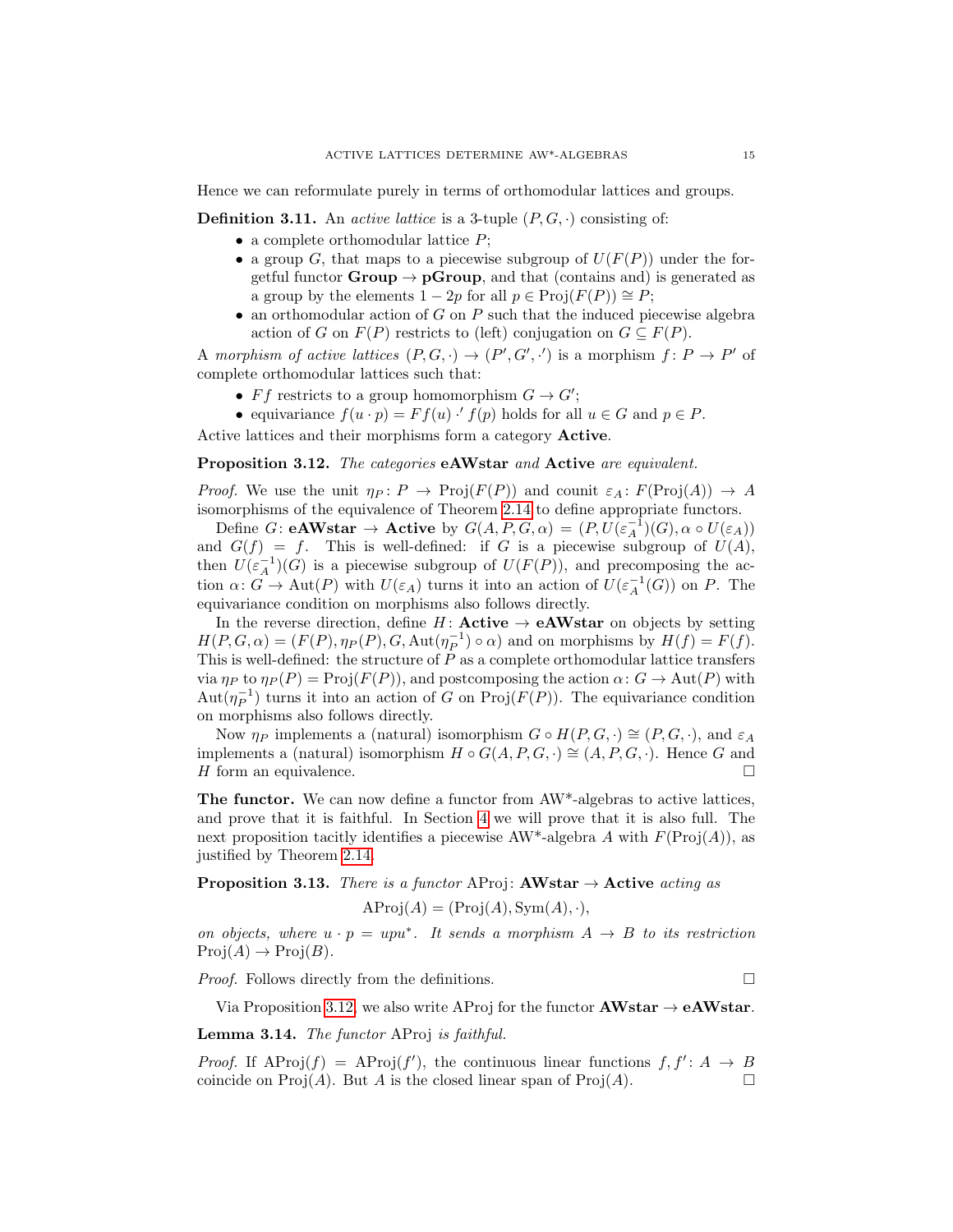The reader might think that Definition [3.11](#page-14-1) could be reduced further still by considering just complete orthomodular lattices acted upon by groups generated by them, and letting morphisms be equivariant pairs of group homomorphisms and morphisms of complete orthomodular lattices. The following example shows that one cannot ignore piecewise algebra structure this easily and hope to have a full and faithful functor out of AWstar.

**Example 3.15.** Consider  $\text{AProj}(\mathbb{M}_2(\mathbb{C})) = (\text{Proj}(\mathbb{M}_2(\mathbb{C})), \text{Sym}(\mathbb{M}_2(\mathbb{C})), \cdot)$ . Define a morphism of complete orthomodular lattices  $f: Proj(M_2(\mathbb{C})) \rightarrow Proj(M_2(\mathbb{C}))$ by  $f(0) = 0$ ,  $f(1) = 1$ , and  $f(p) = p^{\perp}$  for  $p \neq 0, 1$ . Recall from Lemma [3.8](#page-11-0) that  $Sym(M_2(\mathbb{C})) = \{u \in U_2(\mathbb{C}) \mid \det(u) = \pm 1\}.$  Define a group homomorphism  $g: Sym(M_2(\mathbb{C})) \rightarrow Sym(M_2(\mathbb{C}))$  by  $g(u) = det(u)u$ . Write j for the injection  $Proj(M_2(\mathbb{C})) \to Sym(M_2(\mathbb{C}))$  given by  $j(p) = 1 - 2p$ . For  $p = 0, 1$  one easily checks that  $j(f(p)) = g(j(p))$ , and for  $p \neq 0, 1$ :

$$
j(f(p)) = j(p^{\perp}) = p^{\perp} - p = \det(p - p^{\perp}) \cdot (p - p^{\perp}) = g(p - p^{\perp}) = g(j(p)).
$$

Finally, for  $u \in Sym(M_2(\mathbb{C}))$  and  $p \neq 0, 1$ :

$$
g(u)f(p)g(u)^{*} = |\det(u)|^{2}up^{\perp}u^{*} = 1 - upu^{*} = f(upu^{*}),
$$

and for  $p = 0, 1$  this formula is also easily seen to hold. Hence f and g satisfy the equivariance condition.

But if there is a linear map  $h: \mathbb{M}_2(\mathbb{C}) \to \mathbb{M}_2(\mathbb{C})$  that restricts to f on  $\text{Proj}(\mathbb{M}_2(\mathbb{C}))$ and to g on Sym( $M_2(\mathbb{C})$ ), then for  $\zeta \in U(\mathbb{C})\setminus \{\pm 1\}$ ,  $p \in \text{Proj}(M_2(\mathbb{C}))\setminus \{0, 1\}$ , and  $u = \zeta p + \zeta^* p^{\perp} \in \text{Sym}(\tilde{M}_2(\mathbb{C}))$ , we would have

$$
u = g(u) = g(\zeta p + \zeta^* p^{\perp}) = \zeta f(p) + \zeta^* f(p^{\perp}) = \zeta p^{\perp} + \zeta^* p = u^*,
$$

contradicting  $\zeta \neq \pm 1$ . Therefore it cannot be the case that h restricts to f.

In the commutative case, the functor AProj has nice properties.

**Example 3.16.** There is a functor **CBool**  $\rightarrow$  **Active**, that maps a complete Boolean algebra B to the active lattice  $(B, B_{\text{add}}, \cdot)$ . Here, we identify B with Proj $(F(B))$  using Theorem [2.14,](#page-8-1) and  $B_{\text{add}}$  is the additive group of B qua Boolean ring, which acts trivially on the Boolean algebra B itself. This functor is full and faithful. Moreover, it factors through the functor AProj. If we restrict to the full subcategory **cActive** of **Active** consisting of the objects  $(P, G, \cdot)$  for which P is a complete Boolean algebra, then it follows from Example [3.7](#page-11-1) that the functor AProj becomes an equivalence of categories. This makes the left triangle in the following diagram commute. The other faces obviously commute.

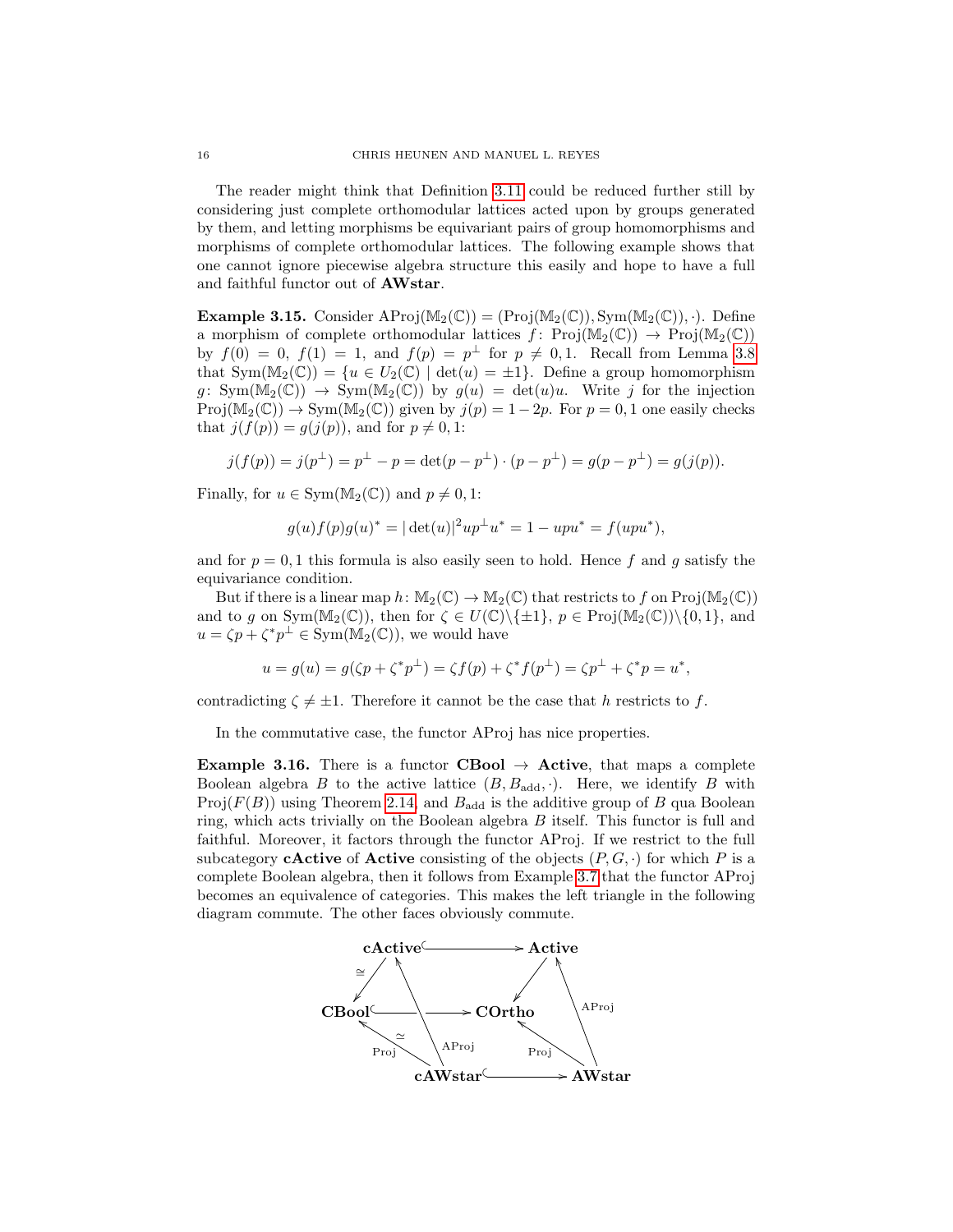<span id="page-16-0"></span>This section proves that the functor AProj of Proposition [3.13](#page-14-2) is full. The proof distinguishes two cases. First, we adapt a theorem of Dye to deal with algebras without type  $I_2$  summands. Subsequently we deal with algebras of type  $I_2$  directly.

Algebras without  $I_2$  summand and a theorem of Dye. To facilitate the proof of Theorem [4.6](#page-19-0) below, we give a sequence of preparatory lemmas. Several of these are adapted from Dye's results in [\[11,](#page-23-8) Section 3]. Let  $A$  be an AW\*-algebra. Any matrix ring  $\mathbb{M}_n(A)$  is an AW<sup>\*</sup>-algebra; see [\[2,](#page-23-10) Section 62]. If x is a row vector in  $A^n$  one of whose entries is a projection, then there is a projection in  $\mathbb{M}_n(A)$  whose range is the submodule  $Ax \subseteq A^n$  according to [\[11,](#page-23-8) Lemma 2]. We shall refer to these projections in  $\mathbb{M}_n(A)$  as vector projections.

In particular, given two distinct indices  $1 \leq i, j \leq n$  and an element  $\alpha \in A$ , there is a projection as above where the vector x is taken to have 1 in the *i*th entry,  $\alpha$  in the jth entry, and all other entries zero. We denote the corresponding projection in  $\mathbb{M}_n(A)$  by  $p_{ij}(\alpha)$ . For instance, when  $n = 2$ ,  $i = 1$ , and  $j = 2$ , we have

$$
p_{12}(\alpha) = \begin{pmatrix} (1 + \alpha \alpha^*)^{-1} & (1 + \alpha \alpha^*)^{-1} \alpha \\ \alpha^*(1 + \alpha \alpha^*)^{-1} & \alpha^*(1 + \alpha \alpha^*)^{-1} \alpha \end{pmatrix}.
$$

For larger  $n$ , we follow the convention to only write down the nonzero 2-by-2 parts of such n-by-n matrices. Notice that if  $p_{ij}(\alpha) = p_{ij}(\beta)$  for some  $\alpha, \beta \in A$ , then  $\alpha = \beta$ .

<span id="page-16-2"></span>**Lemma 4.1.** Let  $A$  be an  $AW^*$ -algebra.

(a) Sublattices of Proj $(\mathbb{M}_n(A))$  containing all  $p_{ij}(\alpha)$  contain all vector projections. (b) Any projection in  $\mathbb{M}_n(A)$  is the supremum of (orthogonal) vector projections. Hence the  $p_{ij}(\alpha)$  generate  $\text{Proj}(\mathbb{M}_n(A))$  as a complete orthomodular lattice.

Proof. Part (a) is proven as in [\[11,](#page-23-8) Lemma 7]. For (b), first note that the proof of [\[11,](#page-23-8) Lemma 7] illustrates that every nonzero element of  $\text{Proj}(\mathbb{M}_n(A))$  contains a nonzero vector projection. Fix  $p \in \mathrm{Proj}(\mathbb{M}_n(A))$ . Zorn's lemma gives a maximal set S of orthogonal nonzero homogeneous projections below p. We claim that p equals  $p_0 = \bigvee S$ . Otherwise  $p_0 < p$ , so that there would be a nonzero vector projection  $q \leq p-p_0$ . Because  $p-p_0 \leq p$ , transitivity gives  $q \leq p$ . Combined with  $q \leq p-p_0$ , this implies q is orthogonal to  $p_0$ . It follows that q is orthogonal to Proj(S), so  $S \sqcup \{q\}$  is an orthogonal set of projections below p, contradicting maximality.  $\square$ 

We denote by  $e_{ij} \in M_n(A)$  the matrix unit whose i, j-entry is 1 and every other entry is zero. Note that  $e_{ii} = p_{ij}(0)$  for any  $j \neq i$ . For a projection p in an AW\*-algebra, we denote by  $s_p = 1 - 2p$  the corresponding symmetry.

<span id="page-16-1"></span>**Lemma 4.2.** Let A and B be  $AW^*$ -algebras. If  $f: \text{Proj}(\mathbb{M}_n(A)) \to \text{Proj}(\mathbb{M}_n(B))$ is a function satisfying  $f(e_{ii}) = e_{ii}$  and  $f(s_pqs_p) = s_{f(p)}f(q)s_{f(p)}$ , then for each i, j and each  $\zeta \in U(A)$  there is a unique  $\xi \in U(B)$  with  $f(p_{ij}(\zeta)) = p_{ij}(\xi)$ .

*Proof.* Notice that for  $\zeta \in U(A)$ , we have (in "2-by-2 shorthand")

$$
p_{ij}(\zeta) = \frac{1}{2} \begin{pmatrix} 1 & \zeta \\ \zeta^* & 1 \end{pmatrix}.
$$

It is easy to see that conjugation by  $1 - 2p_{ij}(\zeta)$  swaps  $e_{ii}$  and  $e_{jj}$  while leaving the remaining diagonal matrix units fixed. Conversely, if  $p \in \mathrm{Proj}(\mathbb{M}_n(A))$  is such that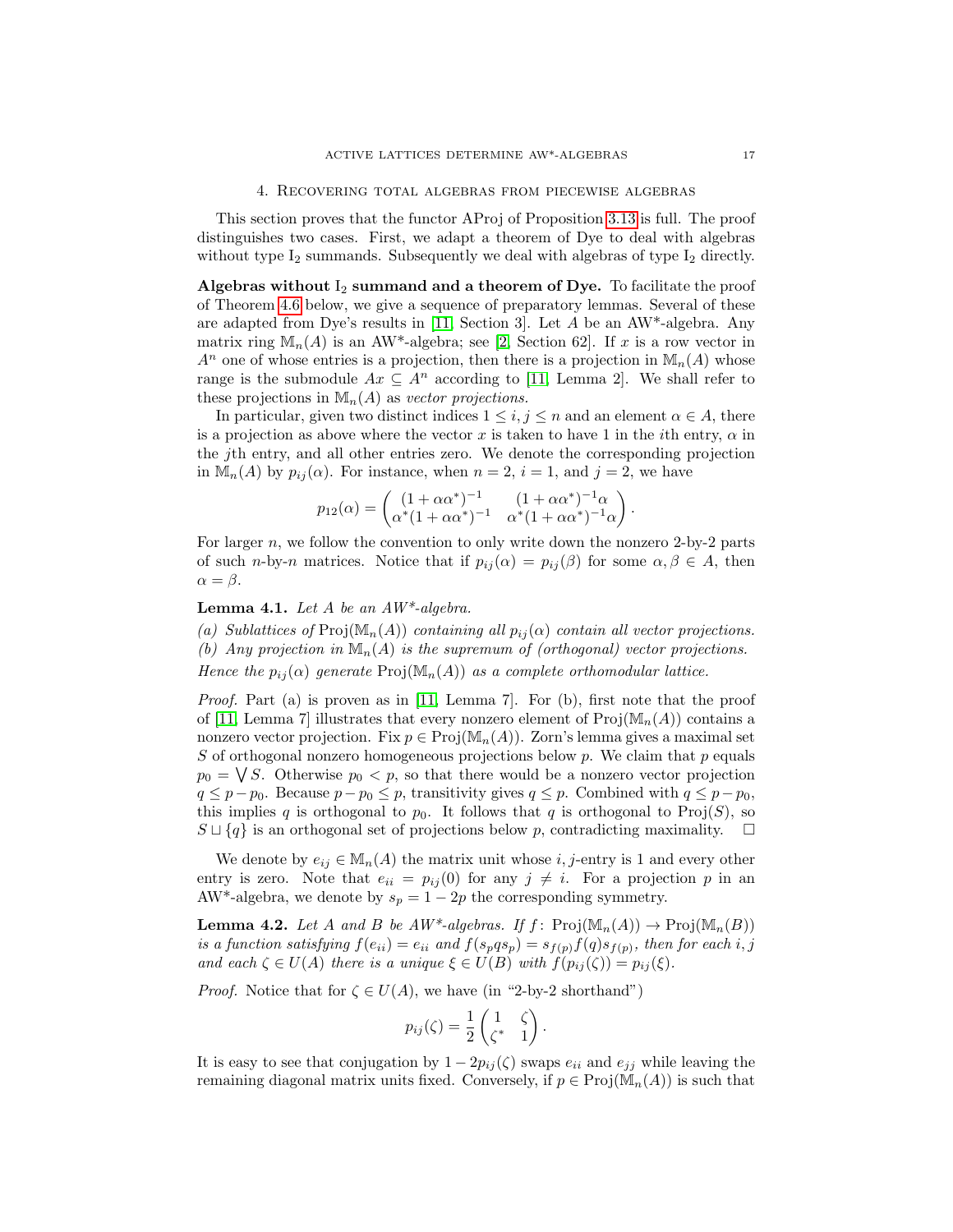conjugation by 1 – 2p leaves  $e_{kk}$  fixed for  $k \neq i, j$ , then it must equal the identity everywhere except in rows and columns i and j. Hence we can write  $p = \begin{pmatrix} \alpha & \beta \\ \beta^* & \gamma \end{pmatrix}$  $\begin{pmatrix} \alpha & \beta \\ \beta^* & \gamma \end{pmatrix}$ in "2-by-2 shorthand". If  $e_{ii} = (1 - 2p)e_{jj}(1 - 2p)$ , then  $\alpha = \frac{1}{2}$  and  $\beta^*\beta = \frac{1}{4}$ , and it follows from  $p = p^2$  that  $\gamma = \frac{1}{2}$  and  $\beta \beta^* = \frac{1}{4}$ . Hence the projections of the form  $p_{ij}(\zeta)$  with  $\zeta$  unitary are precisely those projections p for which conjugation with  $1 - 2p$  swaps  $e_{ii}$  and  $e_{jj}$  while leaving the other  $e_{kk}$  fixed.

Now, because of the assumptions that  $f$  sends diagonal matrix units to diagonal matrix units, and is equivariant, the same statement is true about  $f(p_{ij}(\zeta))$ . Hence there is some unitary  $\xi \in U(B)$  such that  $f(p_{ij}(\zeta)) = p_{ij}(\xi)$ ; uniqueness follows.  $\Box$ 

Recall that a C-linear function  $f: A \to B$  between  $C^*$ -algebras that preserves the involution is a Jordan ∗-homomorphism if it preserves the Jordan product  $a \circ b = \frac{1}{2}(ab + ba)$ ; this is readily seen to be equivalent to the property that f preserves the square of every element.

<span id="page-17-2"></span>**Lemma 4.3.** Given a  $*$ -ring homomorphism  $A \rightarrow B$  between  $C^*$ -algebras, there is a unique Jordan  $\ast$ -homomorphism  $A \to B$  that equals it on self-adjoint elements.

*Proof.* Let  $f: A \rightarrow B$  be a  $\ast$ -ring homomorphism. As it preserves 1 it is Q-linear, and it follows from preserving positivity that it is in fact R-linear. Define complementary projections  $q_-=\frac{1}{2}(1+if(i))$  and  $q_+=\frac{1}{2}(1-if(i))$  in B. Setting

| $f_-: A \rightarrow q_- B q_-$    | $f_{-}(a) = \frac{1}{2}(f(a) + if(ia))$ |
|-----------------------------------|-----------------------------------------|
| $f_+$ : $A \rightarrow q_+ B q_+$ | $f_+(a) = \frac{1}{2}(f(a) - if(ia))$   |

gives  $\ast$ -ring homomorphisms, where  $f_-\,$  is  $\mathbb C$ -anti-linear and  $f_+\,$  is  $\mathbb C$ -linear. Clearly  $f = f_+ + f_-.$  Now define  $g: A \to B$  by

$$
g(a) = f_{+}(a) + (f_{-}(a))^{*}.
$$

This C-linear function preserves the involution and agrees with f on self-adjoint elements. It is easy to verify that it preserves the operation of squaring because the images of  $f_+$  and  $f_-\$ are orthogonal in B. Uniqueness is straightforward.  $\square$ 

The following lemma records some results of Dye [\[11\]](#page-23-8) about properties of the "coordinate assignment" from Lemma [4.2.](#page-16-1) Basically, it expresses algebraic operations on the coordinates in lattice-theoretic terms. The subsequent lemma will use these properties to establish a ∗-ring homomorphism, following [\[11,](#page-23-8) Lemmas 6 and 8]. Recall that a lattice polynomial is an expression combining a finite number of variables using  $\land$  and  $\lor$ ; these are preserved by morphisms in **COrtho**.

<span id="page-17-0"></span>**Lemma 4.4.** There exist lattice polynomials  $P$ ,  $Q$ , and  $R$  such that, for any elements  $\alpha, \beta, \gamma$  of a C\*-algebra A with  $\gamma$  invertible, any integer  $n \geq 3$ , and any distinct indices  $1 \leq i, j, k \leq n$ , the following hold:

(a) 
$$
p_{ij}(\alpha + \beta) = P(p_{ij}(\alpha), p_{ij}(\beta), p_{ik}(\gamma), e_{ii}, e_{jj}, e_{kk});
$$
  
(b)  $p_{ij}(-\alpha\beta) = Q(p_{ik}(\alpha), p_{kj}(\beta), e_{ii}, e_{jj});$ 

$$
(c) p_{ij}(-\alpha^*) = R(p_{ji}(\alpha), e_{ii}, e_{jj}).
$$

*Proof.* See [\[11,](#page-23-8) Lemma 5], [11, Lemma 4], and [11, Lemma 3(i)], respectively.  $\square$ 

<span id="page-17-1"></span>**Lemma 4.5.** Let  $f: \text{Proj}(\mathbb{M}_n(A)) \to \text{Proj}(\mathbb{M}_n(B))$  be a morphism of **COrtho** for  $AW^*$ -algebras A, B, and  $n \geq 3$ . Suppose  $f(e_{ii}) = e_{ii}$  for all i, and that for any distinct i, j and any  $\zeta \in U(A)$  there is  $\xi \in U(B)$  with  $f(p_{ij}(\zeta)) = p_{ij}(\xi)$ . Then there is a diagonal  $W \in U(\mathbb{M}_{n}(B))$  such that: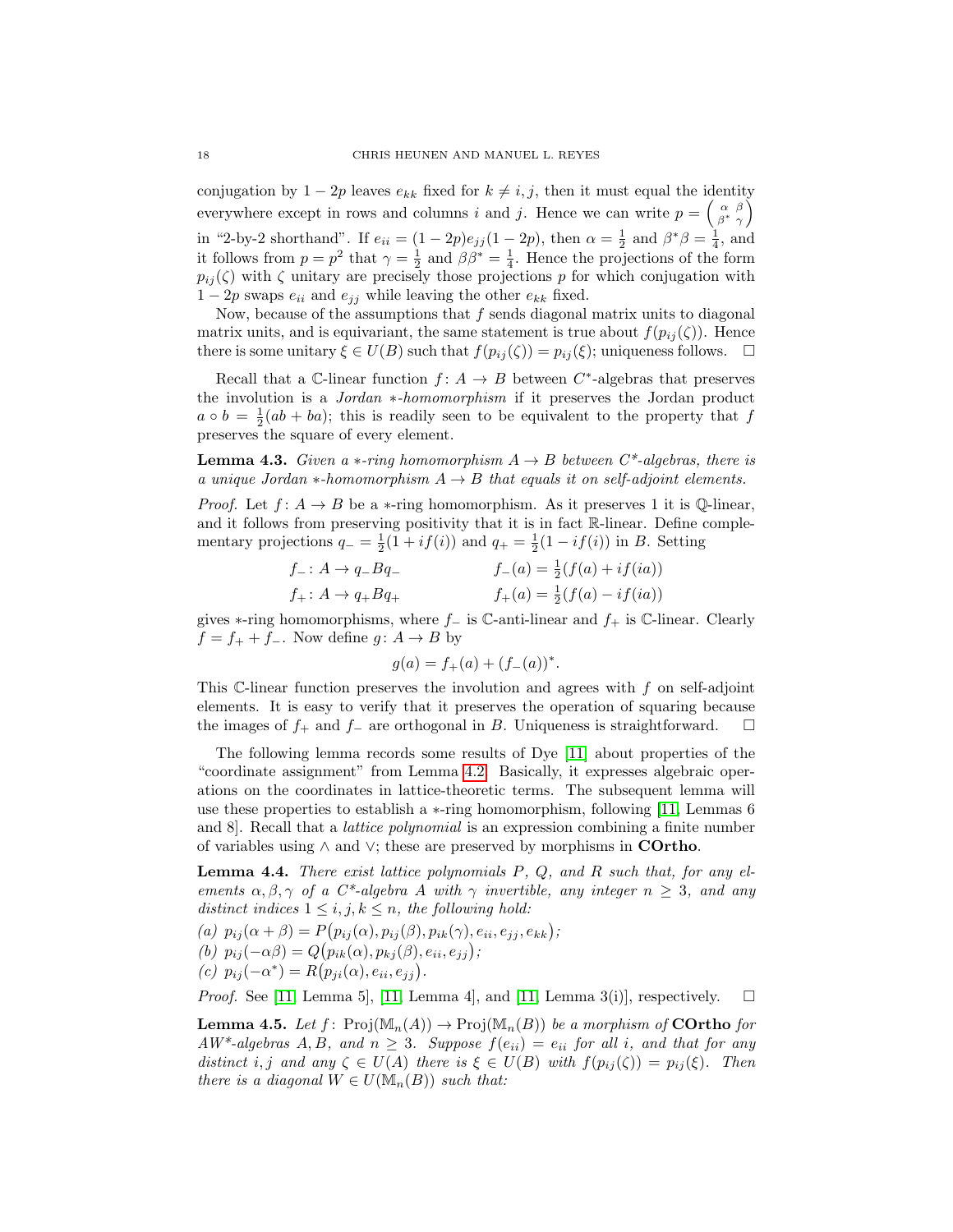(a) there is a function  $\varphi: U(A) \to U(B)$  satisfying the "coordinate condition"

$$
f(p_{ij}(\alpha)) = W^* p_{ij}(\varphi(\alpha))W
$$

for all  $\alpha \in U(A)$  and distinct indices i, j;

(b)  $\varphi$  extends to a  $\ast$ -ring homomorphism  $A \to B$  satisfying the coordinate condition for all  $\alpha \in A$  and distinct i, j.

Proof. Abbreviate the coordinate condition as (∗). By hypothesis, for all indices  $j > 1$  there exist  $\beta_j \in U(B)$  such that  $f(p_{1j}(1)) = p_{1j}(\beta_j)$ . Define  $W =$  $diag(1, \beta_2, \ldots, \beta_n) \in U(B)$ . Then  $p_{1i}(\beta_i) = W^* p_{1i}(1)W$  for all j. Notice that conjugation by a diagonal unitary fixes all  $e_{ii}$ , and leaves the set  $\{p_{ij}(\alpha)\}\$  invariant as  $\alpha$  ranges over  $U(A)$  (respectively, over A). Thus, replacing f with the morphism  $p \mapsto Wf(p)W^*$ , we may assume that  $f(p_{1j}(1)) = p_{1j}(1)$  for all  $j > 1$ , and prove that  $(*)$  holds in both (a) and (b) with  $W = 1$ .

Towards (a), define  $\varphi: U(A) \to U(B)$  by the condition  $f(p_{12}(\alpha)) = p_{12}(\varphi(\alpha)).$ In case  $f(p_{1j}(\alpha)) = p_{1j}(\varphi(\alpha))$ , for some  $\alpha \in U(A)$  and distinct  $i, j > 1$ , it follows by applying Lemma [4.4](#page-17-0) that

$$
f(p_{ij}(\alpha)) = f(Q(p_{i1}(-1), p_{1j}(\alpha), e_{ii}, e_{jj}))
$$
  
=  $f(Q(R(p_{1i}(1), e_{ii}, e_{11}), p_{1j}(\alpha), e_{ii}, e_{jj})$   
=  $Q(R(p_{1i}(1), e_{ii}, e_{11}), p_{1j}(\varphi(\alpha)), e_{ii}, e_{jj}) = p_{ij}(\varphi(\alpha)).$ 

In particular, because ( $\ast$ ) is known to hold in case  $i = 1$  and  $\alpha = 1$ , this shows that (\*) in fact holds for  $\alpha = 1$  and any distinct  $i, j > 1$  (and, of course, when  $i = 1$  and  $j = 2$ ). Now since (\*) for the case  $\alpha = 1$  and  $j = 2$ , and it holds by assumption for  $i = 1, j = 2$  and all  $\alpha \in U(A)$ , then for  $j > 2$  we find:

$$
f(p_{1j}(\alpha)) = f(Q(p_{12}(\alpha), R(p_{j2}(1), e_{22}, e_{jj}), e_{11}, e_{jj}))
$$
  
=  $Q(p_{12}(\varphi(\alpha)), R(p_{j2}(1), e_{22}, e_{jj}), e_{11}, e_{jj})) = p_{1j}(\varphi(\alpha)).$ 

Thus the above shows that (\*) holds for all  $\alpha \in U(A)$  and any  $j \geq 2$ . For the remaining case where  $i > 1$  and  $j = 1$ , simply note that

$$
f(p_{i1}(\alpha)) = f(R(p_{1i}(-\alpha^*), e_{ii}, e_{11}))
$$
  
=  $R(p_{1i}(-\alpha^*), e_{ii}, e_{11}) = p_{i1}(\alpha).$ 

To prove part (b), we start by defining a function  $\psi: A \rightarrow B$  on self-adjoint elements  $\alpha$  of A. Set  $\zeta = \frac{\alpha}{2n} + i\sqrt{1 - (\frac{\alpha}{2n})^2}$ , where n is an integer satisfying  $\|\alpha\| \leq 2n$ . Then  $\zeta \in U(A)$  satisfies  $\zeta + \zeta^* = \frac{\alpha}{n}$ . Now, an application of Lemma [4.4\(](#page-17-0)a) with  $c = 1$  shows  $f(p_{ij}(\alpha_1+\alpha_2)) = p_{ij}(\beta_1+\beta_2)$  if  $f(p_{ij}(\alpha_k)) = p_{ij}(\beta_k)$ . Therefore, in particular,  $f(p_{ij}(\frac{\alpha}{n})) = f(p_{ij}(\zeta + \zeta^*)) = p_{ij}(\varphi(\zeta) + \varphi(\zeta^*))$ , and there is a  $\beta \in B$  with  $f(p_{ij}(\alpha)) = p_{ij}(\beta)$ . Setting  $\psi(\alpha) = \beta$  satisfies  $f(p_{ij}(\alpha)) = p_{ij}(\psi(\alpha))$  for self-adjoint  $\alpha \in A$ . Because arbitrary elements  $\alpha \in A$  can be written as  $\alpha_1 + i\alpha_2$  for self-adjoint  $\alpha_k$ , we may define  $\psi(\alpha) = \psi(\alpha_1) + i\psi(\alpha_2)$ , still satisfying  $f(p_{ij}(\alpha)) = p_{ij}(\psi(\alpha))$ . It follows that  $p_{ij}(\psi(\alpha)) = p_{ij}(\varphi(\alpha))$  for unitary  $\alpha$ , whence  $\psi$  extends  $\varphi$ .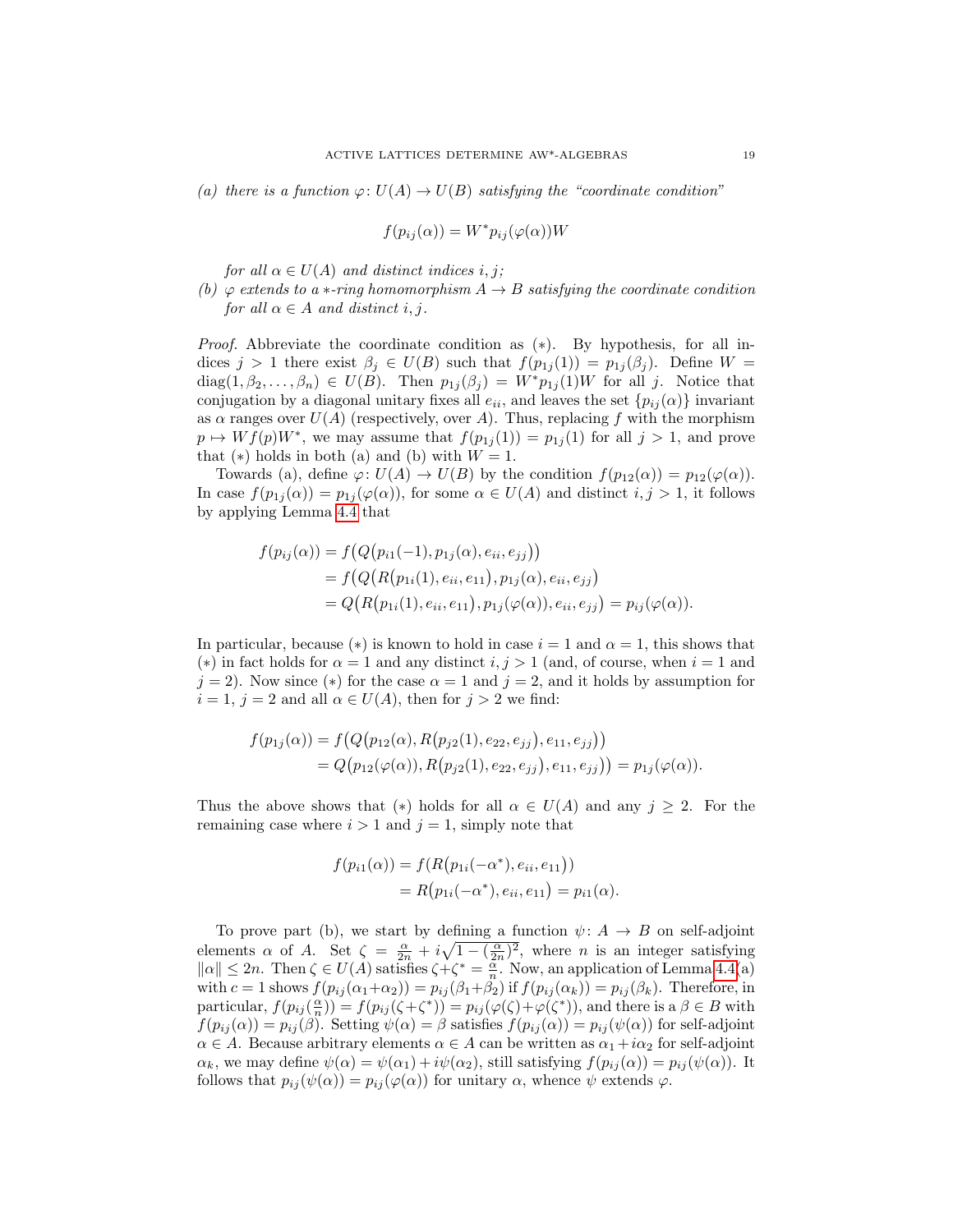Next we prove that  $\psi$  is a  $\ast$ -ring homomorphism. First apply Lemma [4.4\(](#page-17-0)a) with  $c = 1$  and use part (a) to deduce

$$
p_{ij}(\psi(\alpha) + \psi(\beta)) = P(p_{ij}(\psi(\alpha)), p_{ij}(\psi(\beta)), p_{ik}(\psi(1)), e_{ii}, e_{jj}, e_{kk})
$$
  
=  $P(f(p_{ij}(\alpha)), f(p_{ij}(\beta)), f(p_{ik}(1)), f(e_{ii}), f(e_{jj}), f(e_{kk}))$   
=  $f(P(p_{ij}(\alpha), p_{ij}(\beta), p_{ik}(1), e_{ii}, e_{jj}, e_{kk}))$   
=  $f(p_{ij}(\alpha + \beta)) = p_{ij}(\psi(\alpha + \beta)),$ 

and conclude that  $\psi$  is additive. Hence also  $\psi(0) = \psi(0+0) - \psi(0) = 0$ . It similarly follows from Lemma [4.4\(](#page-17-0)b) that  $\psi$  is multiplicative. Finally, Lemma 4.4(c) shows that  $\psi$  preserves the involution.

The assumption that each  $\zeta \in U(A)$  allows  $\xi \in U(A)$  such that  $f(p_{ij}(\zeta)) = p_{ij}(\xi)$ is slightly stronger than necessary and is only used to shorten the proof above. With more work, one may simply assume that this is the case when  $i = 1$  and  $j = 2$ .

We are now ready to prove an AW<sup>\*</sup>-analogue of Dye's theorem [\[11,](#page-23-8) Theorem 1].

<span id="page-19-0"></span>**Theorem 4.6.** Let A be an  $AW^*$ -algebra without type  $I_2$  summands, and B any  $AW^*$ -algebra. An **COrtho**-morphism  $f: Proj(A) \rightarrow Proj(B)$  extends to a Jordan ∗-homomorphism  $A \to B$  if and only if  $f(s_pqs_p) = s_{f(p)}f(q)s_{f(p)}$ .

Proof. The "only if" direction follows because the expression to be preserved can be written in terms of Jordan operations:

$$
s_pqs_p = (1 - 2p)q(1 - 2p) = q - 2(pq + qp) + 4pqp
$$
  
=  $q - 2(p \circ q) + 4(pqp + p^{\perp}qp^{\perp}) \circ p$   
=  $q - 2(p \circ q) + 4(p + q - 1)^2 \circ p$ .

For the converse we first reduce the problem to the case  $A = \mathbb{M}_n(D)$  for  $n \geq 3$ and AW\*-algebra D. Indeed, [\[2,](#page-23-10) Theorem 15.3] and [\[2,](#page-23-10) Theorem 18.4] provide unique orthogonal central projections  $p_1, p_2, \ldots, p_\infty$  with sum 1 such that  $p_n A$  is of type I<sub>n</sub> for  $n < \infty$  and  $p_{\infty}A$  has no finite type I summands. Then A is the  $C^*$ -sum of  $p_iA$  [\[2,](#page-23-10) Proposition 10.2], and it suffices to consider one summand at a time because Jordan ∗-homomorphisms are closed under direct sums. By [\[2,](#page-23-10) Exercise 19.2],  $p_{\infty}A \cong M_3(D)$  for some AW\*-algebra D. For each finite n, by [\[2,](#page-23-10) Proposition 18.2],  $p_n A \cong \mathbb{M}_n(C)$  for some commutative AW\*-algebra C. By assumption  $p_2 = 0$ , leaving us with commutative AW<sup>\*</sup>-algebras  $p_1A$ . But this case is taken care of by the duality  $(2.3)$ , since morphisms in **cAWstar** are definitely Jordan ∗-homomorphisms. Thus we may replace A with  $\mathbb{M}_n(A)$  for  $n \geq 3$ .

Next, we make another reduction (replicating the proof of [\[11,](#page-23-8) Theorem 1]) to show that we may also replace B with  $\mathbb{M}_{n}(B)$ . Any two distinct diagonal matrix units  $e_{ii}$  in  $\mathbb{M}_n(A)$  have a common complement, so the same is true for their images under f. By [\[21,](#page-23-9) Theorem 6.6] this means that their images  $f(e_{ii})$  are equivalent projections. These n orthogonal equivalent projections sum to 1, so by [\[2,](#page-23-10) Proposition 16.1] they form the diagonal projections of a set of  $n$ -by- $n$  matrix units in  $B$ . Thus we may replace B by  $\mathbb{M}_n(B)$  and assume that  $f(e_{ii}) = e_{ii}$ .

So we are assuming that A and B are  $AW^*$ -algebras with an **COrtho-**morphism f: Proj $(\mathbb{M}_n(A)) \to \text{Proj}(\mathbb{M}_n(B))$  for  $n \geq 3$ . Combining Lemmas [4.2](#page-16-1) and [4.5](#page-17-1) produces a  $\ast$ -ring homomorphism  $\varphi: A \to B$  and a diagonal  $W \in U(M_n(B))$  such that  $f(p_{ij}(\alpha)) = W^*p_{ij}(\varphi(\alpha))W$  for all  $\alpha \in A$  and all distinct i, j. It follows from the definition of  $p_{ij}$  that  $f(p_{ij}(\alpha)) = W^* (\mathbb{M}_n \varphi(p_{ij}(\alpha))) W$  for all  $i, j$  and  $\alpha \in A$ .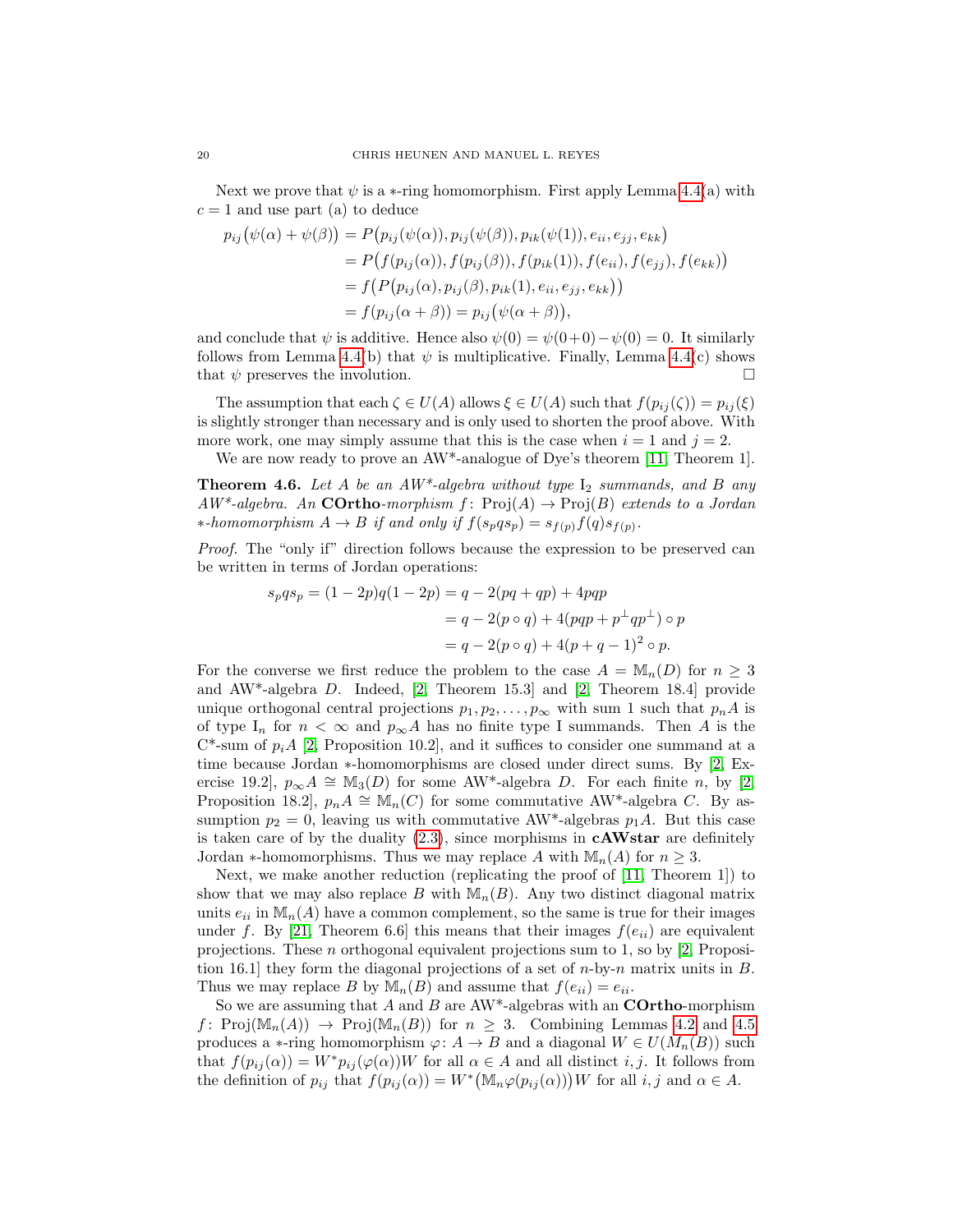Next we show that  $\varphi$  preserves suprema of projections, using an auxiliary function  $\pi \mapsto p_{12}(\pi) \wedge e_{22}$ . It is a well-defined morphism  $j_A$ : Proj $(A) \rightarrow \text{Proj}(M_n(A))$ of complete orthomodular lattices that is injective. Hence

$$
j_B(\bigvee_i \varphi(\pi_i)) = \bigvee_i p_{12}(\varphi(\pi_i)) \wedge e_{22} = \bigvee_i Wf(j_A(\pi_i))W^*
$$
  
=  $Wf(j_A(\bigvee_i \pi_i))W^* = p_{12}(\varphi(\bigvee_i \pi_i)) \wedge e_{22} = j_B(\varphi(\bigvee_i \pi_i)),$ 

and so  $\bigvee_i \varphi(\pi_i) = \varphi(\bigvee_i \pi_i)$  by injectivity of  $j_B$ .

Consequently, the  $\ast$ -ring homomorphism  $\mathbb{M}_n(\varphi)$ :  $\mathbb{M}_n(A) \to \mathbb{M}_n(B)$  also preserves suprema of projections by [\[15,](#page-23-20) Theorem 8.2 and Remark 8.3]. Hence so does its conjugation with W. Now Lemma [4.1](#page-16-2) guarantees that  $W^*M_n(\varphi)W$  equals f on all of  $\text{Proj}(\mathbb{M}_n(A))$ . The proof is concluded by an application of Lemma [4.3.](#page-17-2)  $\square$ 

It remains an open question whether every morphism of complete orthomodular lattices  $\text{Proj}(A) \to \text{Proj}(B)$  extends to a Jordan \*-homomorphism  $A \to B$  when A and B are AW<sup>\*</sup>-algebras and A has no type  $I_2$  summands. This is known to be the case when A and B are  $W^*$ -algebras [\[8,](#page-23-7) Corollary 1]. Our proof suffices to answer this question for AW\*-algebras if Lemma [4.2](#page-16-1) holds more generally without the equivariance assumption.

<span id="page-20-0"></span>**Lemma 4.7.** Let A and B be  $AW^*$ -algebras. If  $f:$  AProj $(A) \rightarrow$  AProj $(B)$  is a morphism in  $eAWstar$  such that f extends to a continuous  $\mathbb{C}\text{-}linear function$  $g: A \to B$ , then g is a morphism of  $AW^*$ -algebras satisfying  $AProi(g) = f$ .

*Proof.* We first show that  $g(a)g(b) = g(ab)$  for all  $a, b \in A$ . Because the functions  $A \times A \rightarrow A$  on each side of the equation above are continuous and bilinear, and because A is the closed linear span of its projections, it suffices to consider the case where a and b are projections. Now, for  $p, q \in \text{Proj}(A)$ ,

$$
1 - 2g(p) - 2g(q) + 4g(pq) = g(1 - 2p - 2q + 4pq)
$$
  
=  $f((1 - 2p)(1 - 2q))$   
=  $f(1 - 2p)f(1 - 2q)$   
=  $(1 - 2f(p))(1 - 2f(q))$   
=  $1 - 2g(p) - 2g(q) + 4g(p)g(q)$ ,

and therefore  $g(pq) = g(p)g(q)$  as desired. The above equations used, respectively: linearity of g; g extends f; f is a group homomorphism on  $Sym(A)$ ; f is a piecewise algebra morphism; g extends f.

So  $g$  is an algebra homomorphism, and it is readily seen to be a  $*$ -homomorphism using linearity and the fact that it equals f on normal elements. Because f preserves suprema of projections and g extends it, we see that g is a morphism in **AWstar**, which obviously satisfies  $AProj(g) = f$ .

<span id="page-20-1"></span>**Corollary 4.8.** Let A and B be  $AW^*$ -algebras, and f:  $AProi(A) \rightarrow AProi(B)$  a morphism of **eAWstar**. If A has no type  $I_2$  summand, f is in the image of AProj.

*Proof.* Theorem [4.6](#page-19-0) extends f:  $Proj(A) \rightarrow Proj(B)$  to a Jordan \*-homomorphism  $g: A \to B$ , which is continuous [\[27,](#page-24-7) Page 439]. Because A is the closed linear span of Proj(A), in fact f and g coincide as functions  $N(A) \to N(B)$ . Hence the result follows from Lemma [4.7.](#page-20-0)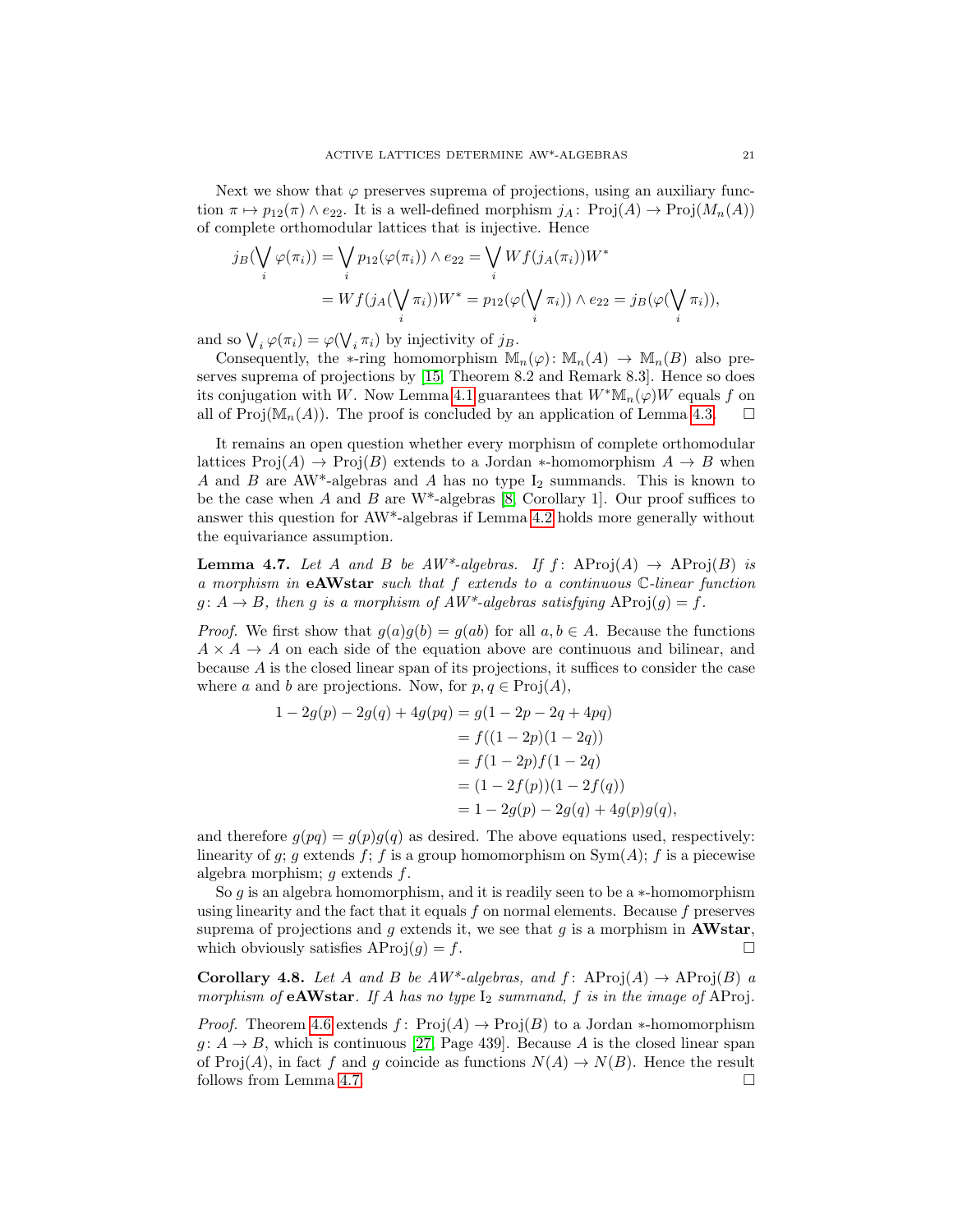**Type**  $I_2$  algebras. Next we focus on algebras of type  $I_2$ . As in Lemma [3.8,](#page-11-0) we will use the fact that determinants and traces are well-defined for matrices with entries in a commutative ring.

<span id="page-21-0"></span>**Proposition 4.9.** Let A and B be  $AW^*$ -algebras, and  $f:$  AProj $(A) \rightarrow$  AProj $(B)$ a morphism of **eAWstar**. If A is type  $I_2$ , then f is in the image of AProj.

*Proof.* Let C be a commutative AW<sup>\*</sup>-algebra with  $A = M_2(C)$ ; this exists by [\[2,](#page-23-10) Proposition 18.2]. Fix  $p = e_{11} \in \text{Proj}(A)$  and  $u = e_{12} + e_{21} \in \text{Sym}(A)$ . Since  $upu = p^{\perp}$ , we deduce

$$
f(u)f(p)f(u) = f(p)^{\perp},
$$
  
\n
$$
f(u)f(p) = f(p)^{\perp}f(u),
$$
  
\n
$$
f(p)f(u) = f(u)f(p)^{\perp}.
$$

It follows that  $e'_{11} = f(p)$ ,  $e'_{12} = f(p)f(u)$ ,  $e'_{21} = f(u)f(p)$ , and  $e'_{22} = f(p)^{\perp}$ form a self-adjoint set of 2-by-2 matrix units in  $B$  (see [\[19,](#page-23-13) Page 429]). The image  $D = f(C) \subseteq B$  is a commutative \*-subalgebra centralizing all  $e'_{ij}$ . Letting  $V \subseteq B$ be the D-span of the  $e'_{ij}$ , it follows that V is a \*-subalgebra of B isomorphic to  $\mathbb{M}_2(D)$ . Define a C-linear function  $g: A \to V \subseteq B$  by  $g(e_{ij}) = e'_{ij}$  and  $g(\gamma) = f(\gamma)$ for  $\gamma \in C$ ; it is a \*-homomorphism.

Next we will prove that g equals f on all  $q \in \text{Proj}(A)$ . Notice that  $\det(q)$  is a projection in C. Using properties of the adjugate matrix [\[22,](#page-23-21) XIII.4.16] we find  $\det(q)1_A = \text{adj}(q)q = \text{adj}(q)q^2 = \det(q)q$ , and so  $\det(q)1_A \leq q$  in  $\text{Proj}(A)$ . Because adj:  $\mathbb{M}_2(C) \to \mathbb{M}_2(C)$  is C-linear, the projection  $q' = q-\det(q)1_A$  has determinant

$$
\det(q') = \text{adj}(q')q' = (\text{adj}(q) - \det(q)1_A)(q - \det(q)1_A) = 0.
$$

So without loss of generality we may assume  $\det(q) = 0$ . In this case one can compute that  $\tau = \text{tr}(q)$  is a projection of C. As any projection in A with trace  $\tau$ and determinant zero,  $q$  can be written (in standard matrix units  $e_{ij}$ ) in the form

$$
q = \frac{1}{2} \begin{pmatrix} \tau + \alpha & \zeta \beta \\ \zeta^* \beta & \tau - \alpha \end{pmatrix}
$$

where  $\alpha, \beta \in C$  are self-adjoint, satisfy  $\alpha^2 + \beta^2 = \tau$ , and  $\zeta \in C$  is a partial isometry with  $\zeta \zeta^* \beta = \beta$ . Replacing  $\zeta$  with  $\zeta + (1 - \zeta \zeta^*)$  if necessary, we may in fact assume  $\zeta \in U(C)$ . Because the algebra C has square roots [\[10,](#page-23-17) Corollary 2.3], there exists  $\xi \in U(C)$  such that  $i\xi^2 = \zeta$ . From  $\alpha^2 + \beta^2 = \tau$  one deduces that  $\tau$  supports  $\alpha$  and β, so  $\tau^{\perp}$  annihilates  $\alpha$  and  $\beta$ . Then

$$
\begin{aligned}\n (*) \quad 1 - 2q &= \begin{pmatrix} \tau^{\perp} - \alpha & -\zeta \beta \\ -\zeta^* \beta & \tau^{\perp} + \alpha \end{pmatrix} \\
&= \begin{pmatrix} \tau - \tau^{\perp} & 0 \\ 0 & 1 \end{pmatrix} \begin{pmatrix} -\tau^{\perp} - \alpha & -i\xi^2 \beta \\ i(\xi^*)^2 \beta & \tau^{\perp} + \alpha \end{pmatrix} \\
&= \begin{pmatrix} \tau - \tau^{\perp} & 0 \\ 0 & 1 \end{pmatrix} \begin{pmatrix} -\xi & 0 \\ 0 & \xi^* \end{pmatrix} \begin{pmatrix} \tau^{\perp} + \alpha & i\beta \\ i\beta & \tau^{\perp} + \alpha \end{pmatrix} \begin{pmatrix} \xi^* & 0 \\ 0 & \xi \end{pmatrix} \\
&= \left( (\tau - \tau^{\perp})p + p^{\perp} \right) \left( -\xi p + \xi^* p^{\perp} \right) \left( (\tau^{\perp} + \alpha)1 + i\beta u \right) \left( \xi^* p + \xi p^{\perp} \right).\n \end{aligned}
$$

The four factors in the right hand side are elements of  $Sym(A)$  by Lemma [3.8\(](#page-11-0)d). Because f is piecewise linear and is multiplicative when restricted to  $Sym(M_2(C)),$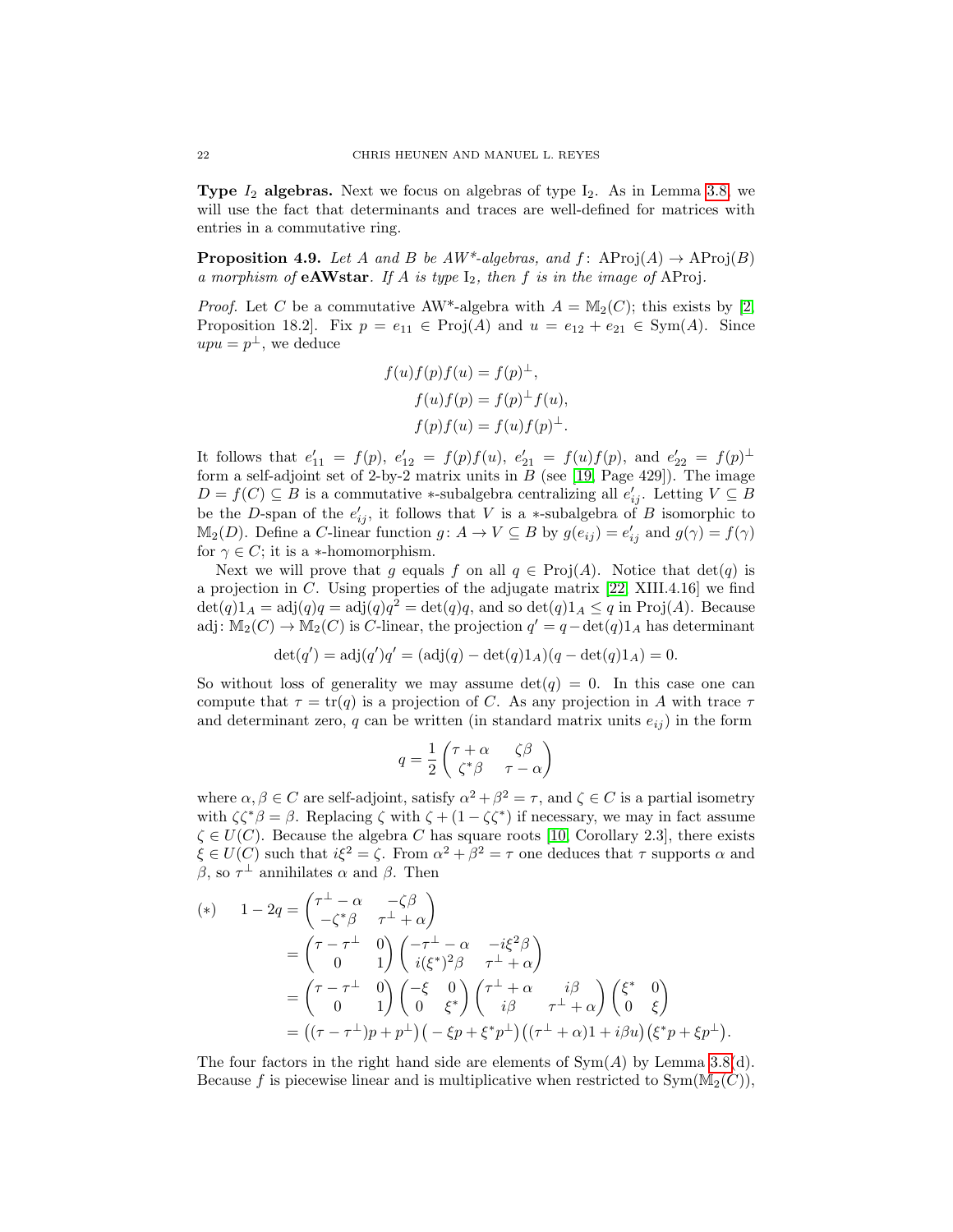applying f to  $(*)$  and invoking piecewise linearity gives

$$
1 - 2f(q) = f((\tau - \tau^{\perp})p + p^{\perp})f(-\xi p + \xi^* p^{\perp})f((\tau^{\perp} + \alpha)1 + i\beta u)f(\xi^* p + \xi p^{\perp})
$$
  
=  $(\tau^{\perp} - \alpha)f(p) - \zeta\beta f(p)f(u) - \zeta^* \beta f(u)f(p) + (\tau^{\perp} + \alpha)f(p)^{\perp}$   
=  $(\tau^{\perp} - \alpha)g(E_{11}) - \zeta\beta g(E_{12}) - \zeta^* \beta g(E_{21}) + (\tau^{\perp} + \alpha)g(E_{22})$   
=  $g(1 - 2q) = 1 - 2g(q),$ 

whence  $f(q) = g(q)$ . Finally, because \*-homomorphisms are continuous, an application of Lemma [4.7](#page-20-0) finishes the proof.

Fullness of the functor and some open problems. We summarize by showing that AProj:  $AWstar \rightarrow Active$  is a full functor.

<span id="page-22-0"></span>**Theorem 4.10.** If A and B are  $AW^*$ -algebras, and f:  $AProi(A) \rightarrow AProi(B)$  is a morphism in Active, then  $f = AProj(q)$  for some  $q: A \rightarrow B$  in AWstar.

*Proof.* Proposition [3.12](#page-14-0) allows us to replace **Active** by **eAWstar**. As any AW<sup>\*</sup>algebra, A is a direct sum  $A = p_1 A \oplus p_2 A$  for central projections  $p_1$  and  $p_2 = 1 - p_1$ , where  $p_1A$  is a type I<sub>2</sub> AW<sup>\*</sup>-algebra and  $p_2A$  is an AW<sup>\*</sup>-algebra without type  $I_2$  summands [\[2,](#page-23-10) Section 15]. Because the  $p_i$  are central and sum to 1 in A, they are central in  $Sym(A)$ . As f is a morphism in Active, the same statements are true for the projections  $q_i = f(p_i)$  in B. Thus f restricts to two morphisms  $f_i$ : AProj $(p_i A) \to \text{AProj}(q_i B)$  of **eAWstar**. Corollary [4.8](#page-20-1) provides a morphism  $g_1: p_1A \rightarrow q_1B$  of **AWstar** with  $AProj(g_1) = f_1$ , and Proposition [4.9](#page-21-0) provides a morphism  $g_2: p_2A \rightarrow q_2B$  of **AWstar** with  $AProj(g_2) = f_2$ . Their sum  $g: A \rightarrow B$ , defined by  $g(a) = g_1(p_1a) + g_2(p_2a)$ , is a morphism of **AWstar** satisfying  $AProj(g) = f$ .

#### Corollary 4.11. AWstar is equivalent to a full subcategory of Active.

Proof. Follows directly from Lemma [3.14](#page-14-3) and Theorem [4.10.](#page-22-0)

$$
\qquad \qquad \Box
$$

This corollary immediately presents the problem of characterizing those active lattices in the essential image of AProj. That is, for which active lattices  $(P, G, \cdot)$ does there exist an AW\*-algebra A such that  $(P, G, \cdot) \cong AProj(A)$  as active lattices? This is a coordinatization problem, reminiscent of von Neumann's coordinatization of continuous geometries by continuous regular rings [\[31\]](#page-24-8). The authors are currently unaware of any active lattices that are not in the essential image of AProj. A solution to this problem should provide deeper insight into how exactly the active lattice AProj $(A)$  "encodes" the ring structure of an AW\*-algebra A.

In conclusion, our results also suggest the following natural question for general  $C^*$ -algebras: can one reconstruct a  $C^*$ -algebra A from the piecewise  $C^*$ -algebra  $N(A)$ , the unitary group  $U(A)$ , and the action by conjugation of the latter on the former? The following lemma shows that this comes down to a Mackey–Gleason type problem once again.

**Proposition 4.12.** Let A, B be C\*-algebras, and  $f: N(A) \rightarrow N(B)$  a morphism of piecewise  $C^*$ -algebras that restricts to a group homomorphism  $U(A) \to U(B)$ . Then f extends to a  $*$ -homomorphism  $A \rightarrow B$  if and only if it is additive on self-adjoints.

*Proof.* One direction is obvious. For the other, assume that  $f$  is additive on selfadjoints. Since any  $a \in A$  can be written as  $a = a_1 + a_2$  for self-adjoint  $a_1 = \frac{1}{2}(a + a^*)$ and  $a_2 = \frac{1}{2i}(a - a^*)$ , if f extends to a linear function  $f: A \to B$ , then it does so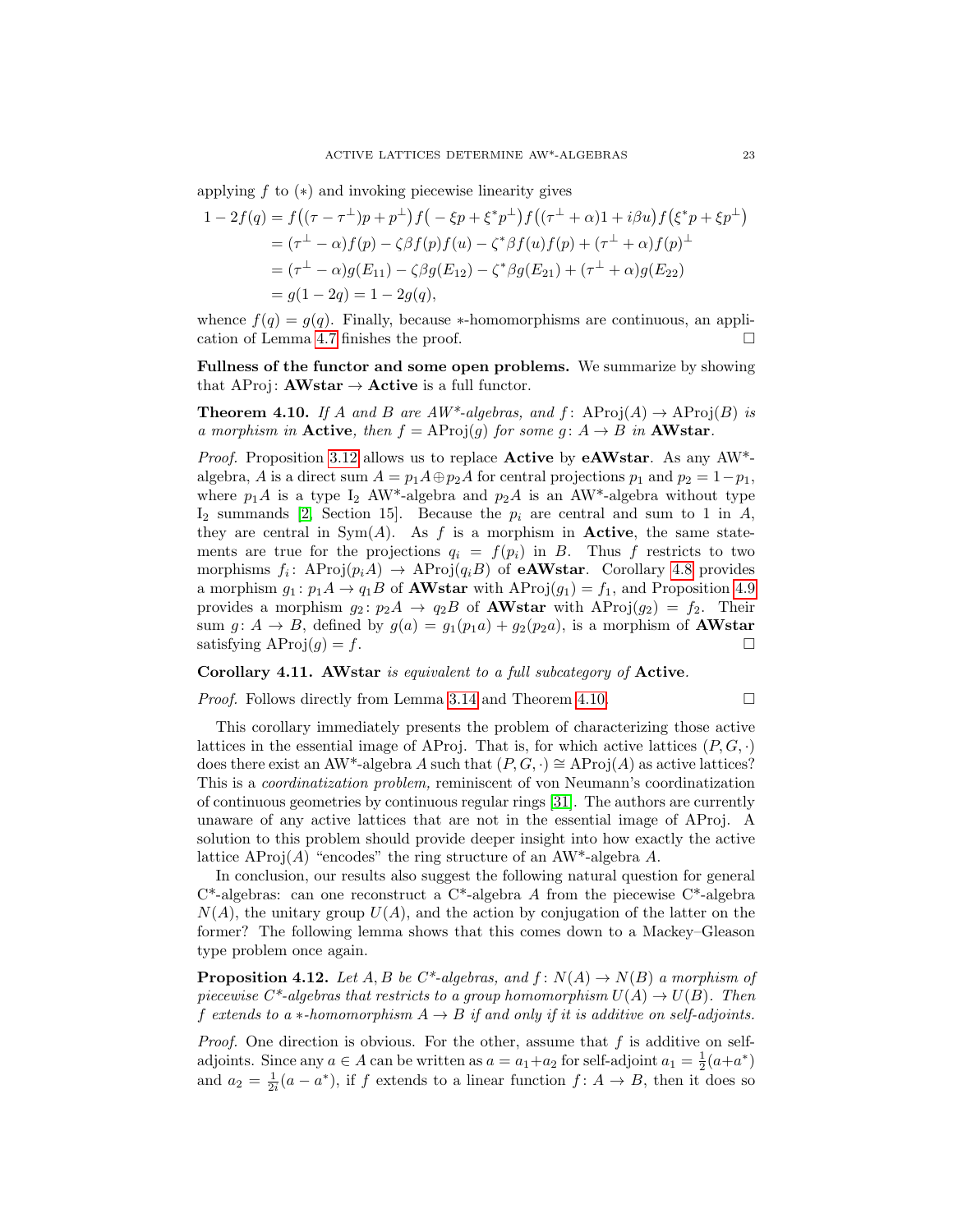uniquely, by  $f(a) = f(a_1) + if(a_2)$ . First notice that this is well-defined and coincides with the given values for  $a \in N(A)$ , since in that case  $a_1 \odot a_2$ .

As  $(a+b)_1 = a_1 + b_1$  and  $(a+b)_2 = a_2 + b_2$ , the assumption makes the extension  $f: A \to B$  additive. Next, for  $z \in \mathbb{C}$ , say  $z = x + iy$  for real x and y, compute

$$
f(za) = f(xa_1 - ya_2) + if(xa_2 + ya_1),
$$
  
\n
$$
zf(a) = f(xa_1) - f(ya_2) + if(xa_2) + if(ya_1).
$$

So the assumption in fact makes the extension  $f: A \rightarrow B$  a C-linear function. It also clearly satisfies  $f(a^*) = f(a)^*$  and  $f(1) = 1$ .

Finally, any self-adjoint  $a \in A$  can be written as  $a = \frac{1}{2}a_+ + \frac{1}{2}a_-$  for unitaries  $a_{\pm} = a \pm i \sqrt{1 - a^* a}$  that commute with each other and a. Therefore any element of  $A$  is a linear combination of four unitaries. Because  $f$  restricts to a homomorphism  $U(A) \to U(B)$ , it therefore preserves multiplication on all of A.

One could take into account the action by conjugation of  $U(A)$  on  $N(A)$ , but it is not clear at all how additionally assuming that  $f(uau^*) = f(u)f(a)f(u)^*$  should guarantee that  $f$  is additive on self-adjoints.

#### **REFERENCES**

- <span id="page-23-3"></span>1. E. M. Alfsen and F. W. Shultz, State spaces of operator algebras: basic theory, orientations and C\*-products, Springer, 2001.
- <span id="page-23-10"></span>2. S. K. Berberian, Baer ∗-rings, Springer, 1972, second printing 2011.
- <span id="page-23-5"></span>3. B. van den Berg and C. Heunen, No-go theorems for functorial localic spectra of noncommutative rings, Elec. Proc. Th. Comp. Sci. 95 (2011), 21–25.
- <span id="page-23-1"></span> $\_\_\_\_\$ , Noncommutativity as a colimit, Appl. Cat. Struct. 20 (2012), no. 4, 393-414.
- <span id="page-23-12"></span>5. G. Bezhanishvili, Stone duality and Gleason covers through de Vries duality, Topology Appl. 157 (2010), 1064–1080.
- <span id="page-23-18"></span>6. M. Broise, Commutateurs dans le groupe unitaire d'un facteur, J. Math. Pures Appl. 46 (1967), 299–312.
- <span id="page-23-4"></span>7. L. J. Bunce and J. D. M. Wright, The Mackey–Gleason problem, Bull. Amer. Math. Soc. 26 (1992), no. 2, 288–293.
- <span id="page-23-7"></span>8. , On Dye's theorem for Jordan operator algebras, Exp. Math. 11 (1993), 91-95.
- <span id="page-23-0"></span>9. A. Connes, A factor not anti-isomorphic to itself, Ann. Math. 101 (1975), no. 3, 536–554.
- <span id="page-23-17"></span>10. D. Deckard and C. Pearcy, On matrices over the ring of continuous complex valued functions on a Stonian space, Proc. Amer. Math. Soc. 14 (1963), 322–328.
- <span id="page-23-8"></span>11. H. A. Dye, On the geometry of projections in certain operator algebras, Ann. Math. 61 (1955), no. 1, 73–89.
- <span id="page-23-2"></span>12. J. Hamhalter, Isomorphisms of ordered structures of abelian  $C^*$ -subalgebras of  $C^*$ -algebras, J. Math. Analysis Appl. 383 (2011), no. 2, 391–399.
- <span id="page-23-16"></span>13. C. Heunen, Characterizations of categories of commutative C\*-algebras, arXiv:1106.5942 (2011).
- <span id="page-23-6"></span>14. C. Heunen, N. P. Landsman, B. Spitters, and S. Wolters, The Gelfand spectrum of a noncommutative  $C^*$ -algebra: a topos-theoretic approach, J. Austr. Math. Soc. **90** (2011), 39–52.
- <span id="page-23-20"></span>15. C. Heunen and M. L. Reyes, Diagonalizing matrices over AW\*-algebras, arXiv:1208.5120 (2012).
- <span id="page-23-14"></span>16. S. S. Holland, Jr., An m-orthocomplete orthomodular lattice is m-complete, Proc. Amer. Math. Soc. 24 (1970), no. 4, 716–718.
- <span id="page-23-11"></span>17. P. T. Johnstone, Stone spaces, Cambridge University Press, 1982.
- <span id="page-23-19"></span>18. R. V. Kadison, Infinite unitary groups, Trans. Amer. Math. Soc. 72 (1952), no. 3, 386–399.
- <span id="page-23-13"></span>19. R. V. Kadison and J. R. Ringrose, Fundamentals of the theory of operator algebras, Academic Press, 1983.
- <span id="page-23-15"></span>20. G. Kalmbach, Orthomodular lattices, Academic Press, 1983.
- <span id="page-23-9"></span>21. I. Kaplansky, Projections in Banach algebras, Ann. Math. 53 (1951), no. 2, 235–249.
- <span id="page-23-21"></span>22. S. Lang, Algebra, third ed., Springer, 2002.